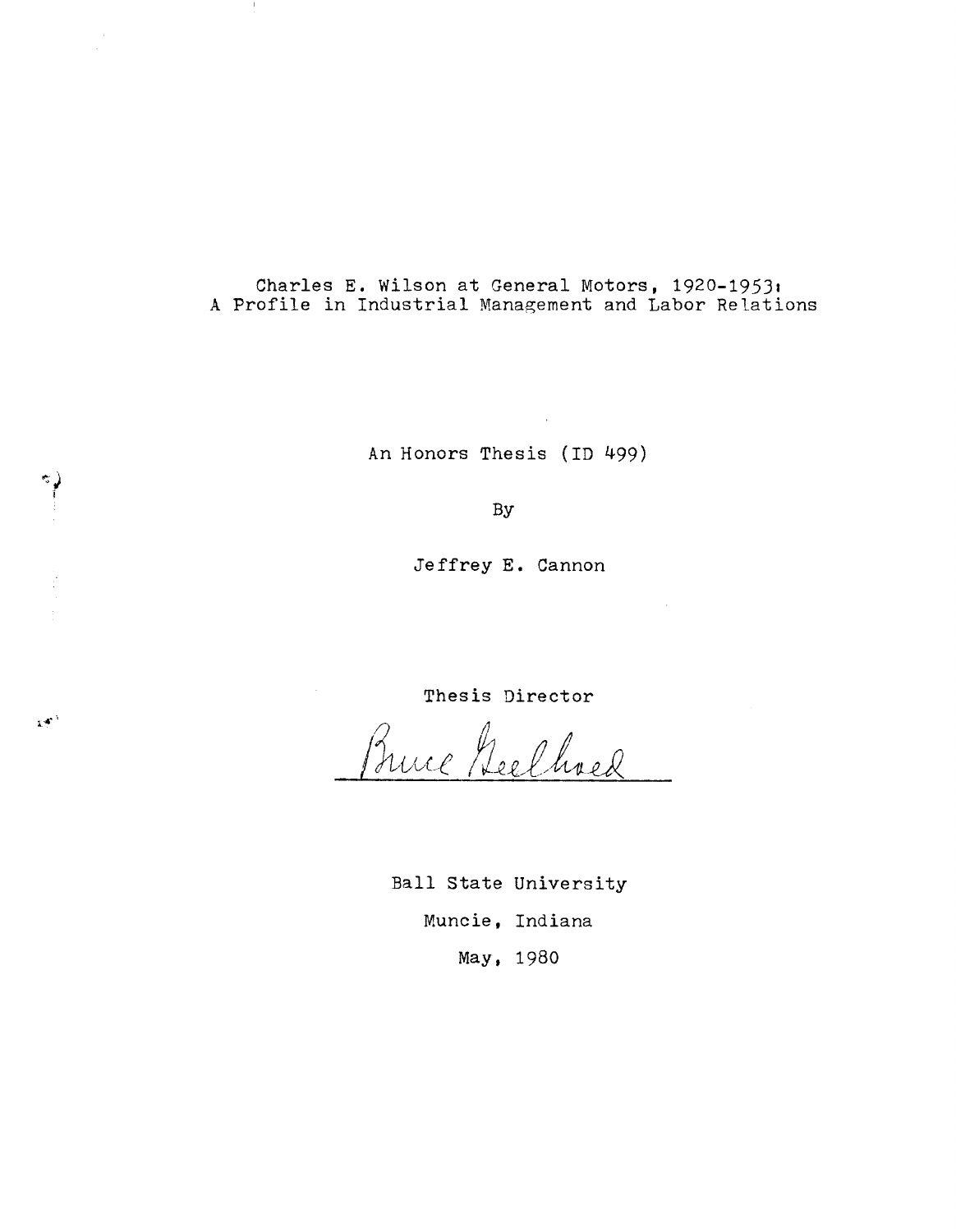$5$ و $\Omega$  it Thesis  $\epsilon$ LD  $2489$ #z4- 1980  $.C.36$ 

> Charles **E.** Wilson at General Motors, 1920-19531 A Profile in Industrial Management and Labor Relations

As president of General Motors Corporation (GM) , Charles Erwin Wilson became a pioneer in bringing to the automotive industry unprecedented achievements during periods of both war and national economic recovery. For those reasons, his tenure at General Motors deserves close inspection. Competence and compassion contributed to Wilson's steady rise to a leadership position at GM, and in the American business community, bringing the executive to much public attention.

Wilson graduated with honors from Pittsburgh's Carnegie Institute of Technology in 1909, where he earned the nickname, "Wizard;" Wilson had an ability to work integral calculus in his head. He served the Westinghouse Corporation as an engineer and inventor. It was Wilson's design which led to the company's first electric ignition. His impressive developments for Westinghouse opened the door for Wilson to serve as an assistant to the chief engineer and noted electrical genius, B.G. Lamme. Soon after his assignment with Lamme, Wilson found himself in charge of the automobile-electrical equipment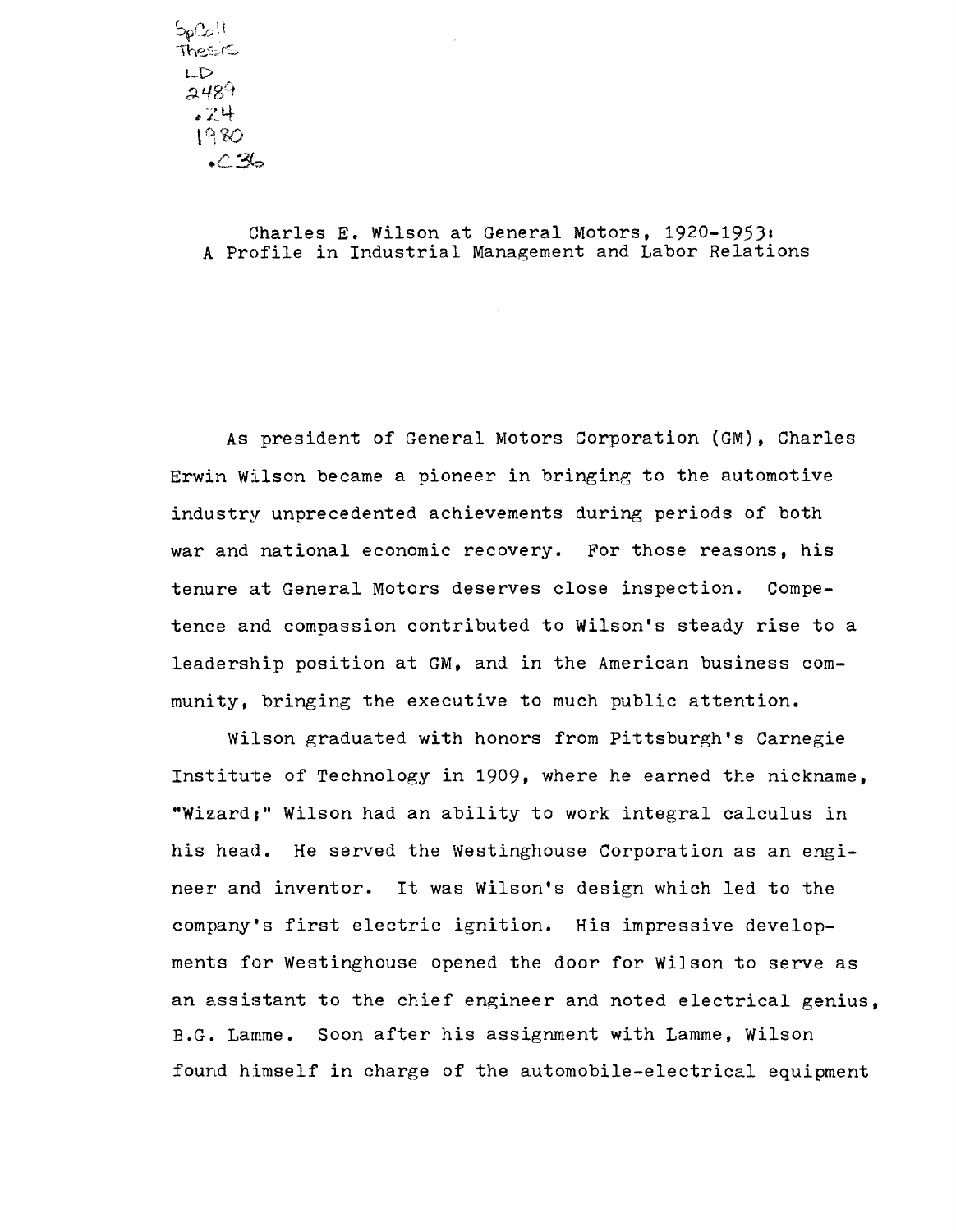engineering division of Westinghouse. In that capacity, Wilson continued to impress his supervisor with improvements in design and development. Meanwhile, O.F. Conklin of Remy Electric had been watching Wilson's creativity and success. In 1919, Conklin persuaded Wilson to accept a position with the parent company of Remy, General Motors, after Westinghouse had 1 announced plans to move its operations to an eastern city.

Wilson went to Detroit but soon realized that Remy's office needed to be located with its factory. After overcoming opposition from his wife, who had fallen in love with Detroit, Wilson moved his office and family to Anderson, Indiana, where the main factory was located. At Anderson, Wilson recognized that Remy's products required far too many tools for an efficient mass-production system. He began redesigning methods of production which resulted in cost-saving efficiency. When, in 1926, the Dayton Engineering Laboratories Company (Delco) merged with Remy, Wilson was named president and general manager. He developed a way by which GM would save \$5 million annually if Delco-Remy was consolidated into the Anderson plant. Wilson saw that the Delco employees were relocated with jobs before GM moved the operations out of Dayton. These ingenious and cost-saving ideas eventually earned Wilson a 2 promotion to a GM vice president and a move back to Detroit.

Wilson's years in Anderson included a great many personal contributions to the community, earning him the respect of his neighbors and business peers. One such contribution preceded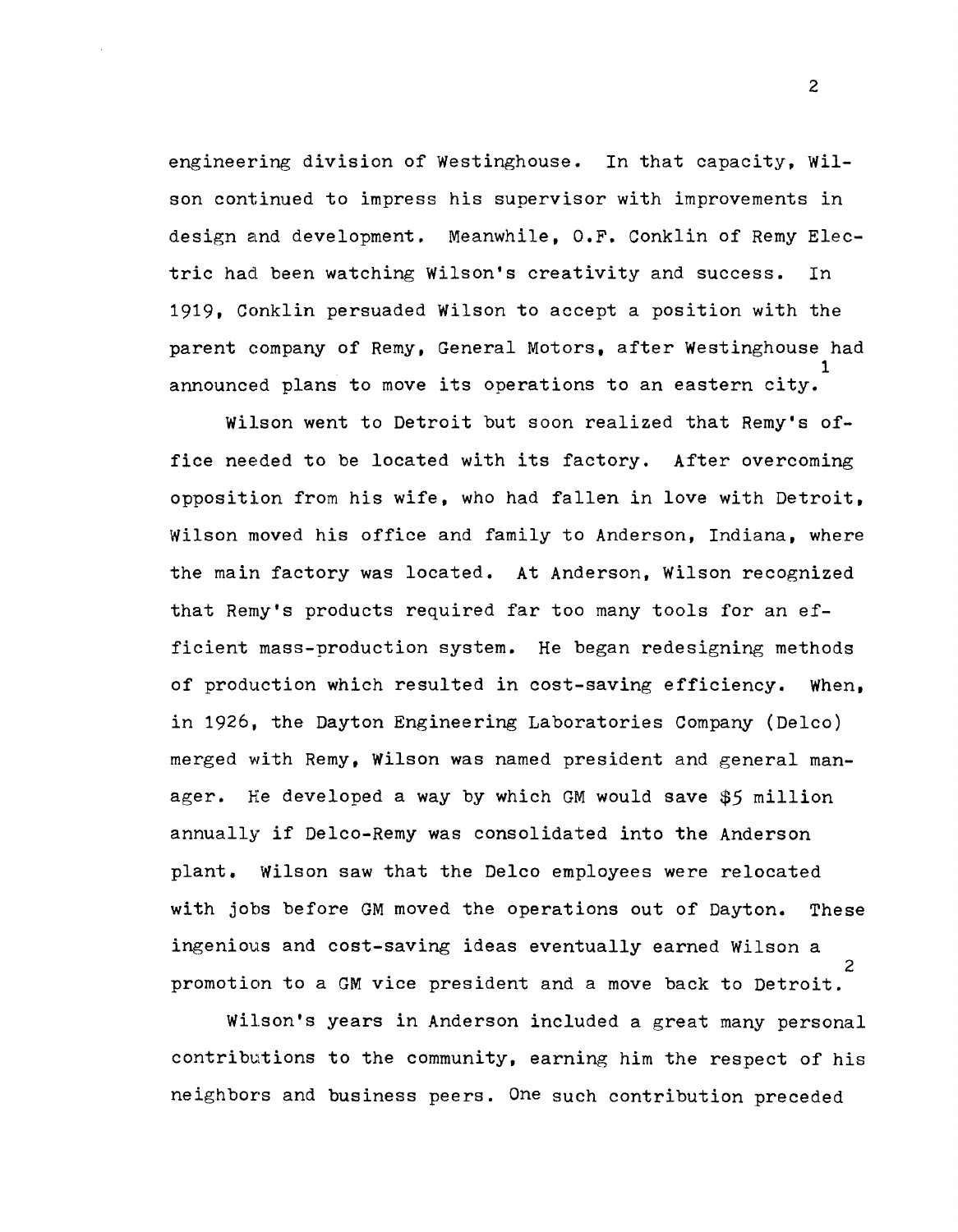the merger and relocation of Delco. Wilson, keenly aware that the merger would bring an influx of new workers, led local businessmen in developing adequate housing facilities in the area. This gesture is exemplary of Wilson's ability in longrange planning--planning that benefited both community and company. Linfield Myers, an Anderson banking official and Wilson friend, recalled Wilson as having a "gregariousness and 3 intense desire to please." Wilson's industriousness and competence were significant factors in his climb to the presidency of General Motors.

Wilson's promotion offered him an opportunity to develop his ability to streamline production techniques and to have a hand in establishing the corporation's approach to labor relations and collective bargaining. Labor unrest was not new to Wilson. He once wrote to Alfred P. Sloan, Jr., long-time president and chairman of GM, and shared his first experience with a labor dispute:

In 1915 and 1916 I had my first experience with a big strike. I came to work one morning and found 5,000 or 10,000 men on strike and milling around the plant. While I was an engineer and not working in the factory at that time, they would not let me in. I could see I was going to get rough treatment if I persisted, so I took a street car back to Wilkinsburg and took a train to East Pittsburgh so I could get off on railroad and Westinghouse property where the pickets could not get at me. This experience stimulated me to take an interest in labor problems. (4)

The first encounter with a labor-management disagreement would not be Wilson's last. He was on management's side of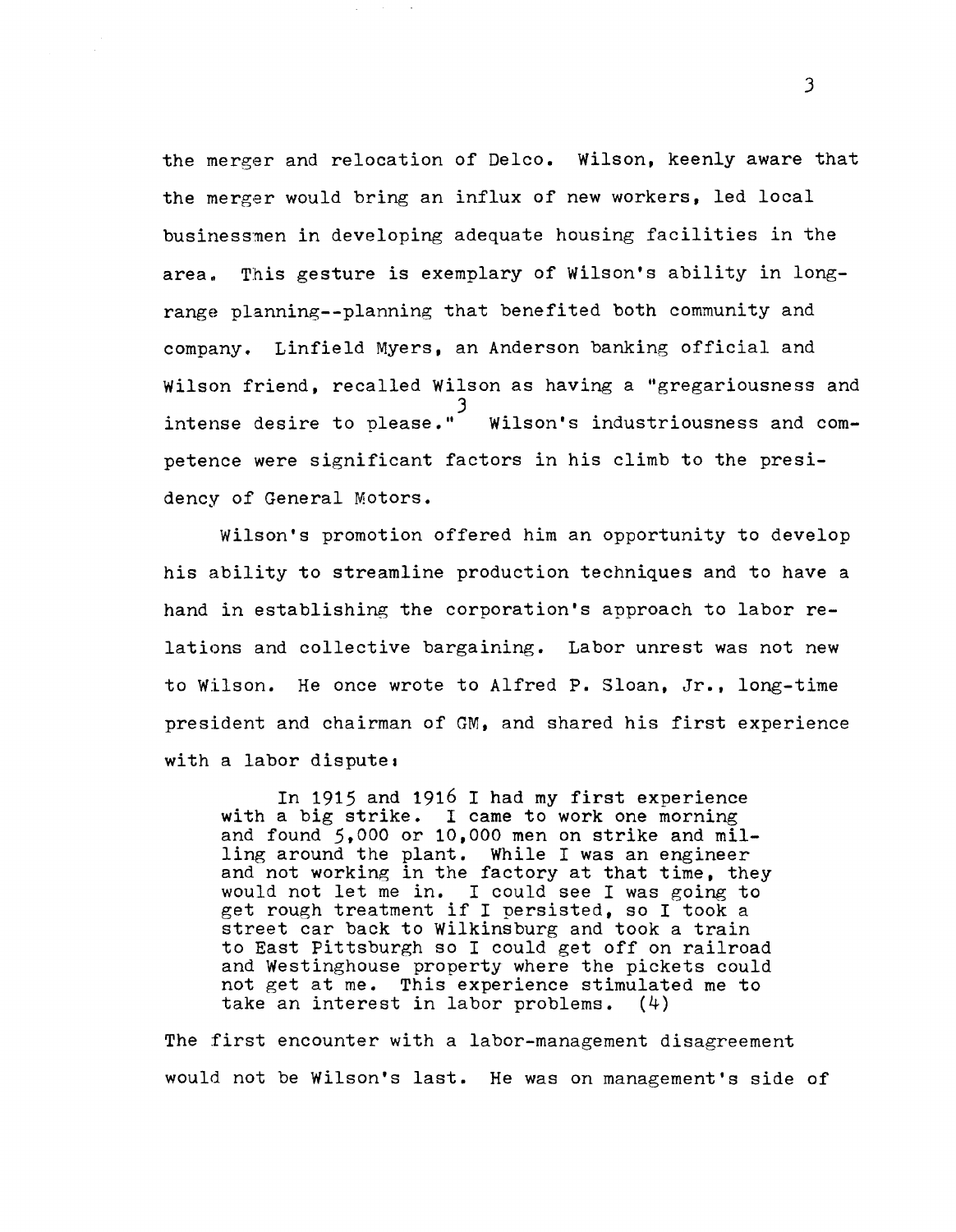the table in 1937 when then-President William S. Knudsen assigned Wilson the task of negotiating an end to the lengthy sit-down strike between the united Auto Workers (UAW) and the company. Knudsen was to say. "You take care of this labor business. You've got more patience than I have and you talk 5 more." To deal with the union, which, by nature of the strike, occupied company property, Wilson needed both stamina and strong convictions. The strike ended, and Wilson benefited professionally from his role. In 1940, Knudsen accented President Franklin **D.** Roosevelt's offer to oversee wartime production, and Wilson was appointed acting-president of General Motors. Knudsen soon resigned all connections with the automaker, and Charles Wilson became the president of one of the nation's largest corporations.

When he began his tenure as president, Wilson began a tradition whereby he "rarely spent even a night away from of-6 fice or plant." This practice was largely a result of GM's immense wartime production schedule, but Wilson's dedication to his job was also responsible. He has been characterized as exercising by "hiking through the GM plants, where he enjoys listening to the syncopated rhythm of the production  $line.$ " Occasionally, he would go out into the workers' environment in an attempt to understand the business from their vantage point. One of the most admirable traits of Wilson was his concern for the individual worker.

Wilson had the opportunity to reflect and examine GM's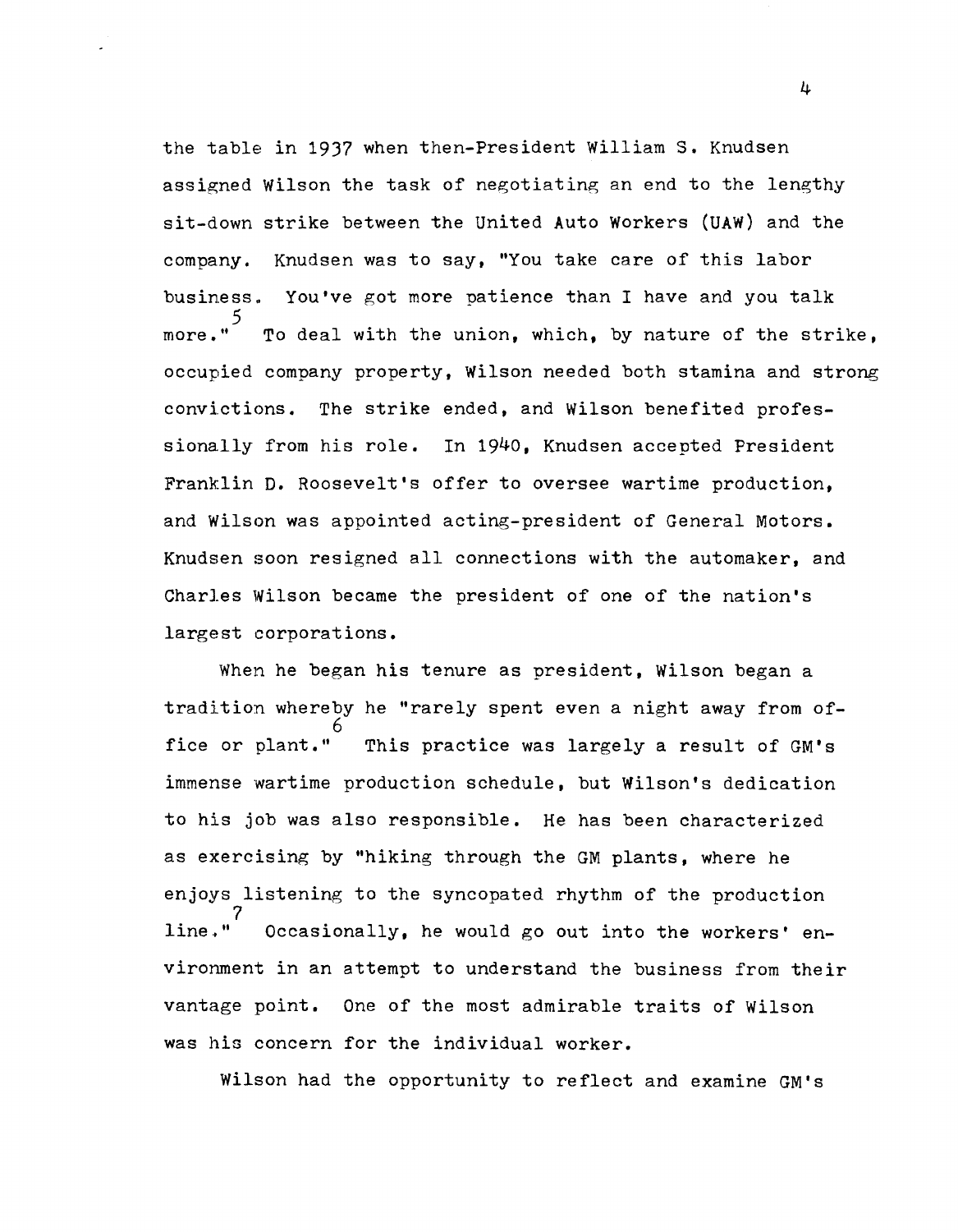position with labor on two occasions. In 1941, Wilson was hospitalized with a broken hip, and two years later he suffered from exhaustion and was again hosnitalized. Even as he was idle, Wilson kept working; he set up his office in his hospital room and conducted business without interruption. On one occasion while hospitalized, Wilson shared an unusually philosophical interpretation of the General Motors future with Peter F. Drucker, the noted management specialist.

In the three months I've been idle, I've been thinking about GM's future...To design the structure and develop the constitutional principles for the big business enterprise was the great achievement of the founding fathers of GM, the last generation. To develop citizenship and community is the task of the next<br>generation. We are, so to speak, going to be We are, so to speak, going to be the Jeffersonians to Mr. Sloan's Federalists. (8)

Sloan's leadership of GM had established the groundwork to which Wilson would add the working elements to make GM a strong industrial leader. It was important, therefore, for Wilson to make sure that a mature business atmosphere was created with careful consideration to the individual worker. Employee opinions on this matter were of interest to Wilson.

At first he wanted to have a big employee survey and was told that he could expect a  $5$  percent response. "That's not enough," he said. So he and his staff people came up with the idea of a contest--"My Job and Why I Like It"--with a lot<br>of prizes and outside judges to award them. (9) of prizes and outside judges to award them.

The 1947 General Motors annual report elaborated on the contest.

The success of the contest is indicated by the fact that...58.8% of those eligible, participated. Of even greater significance were the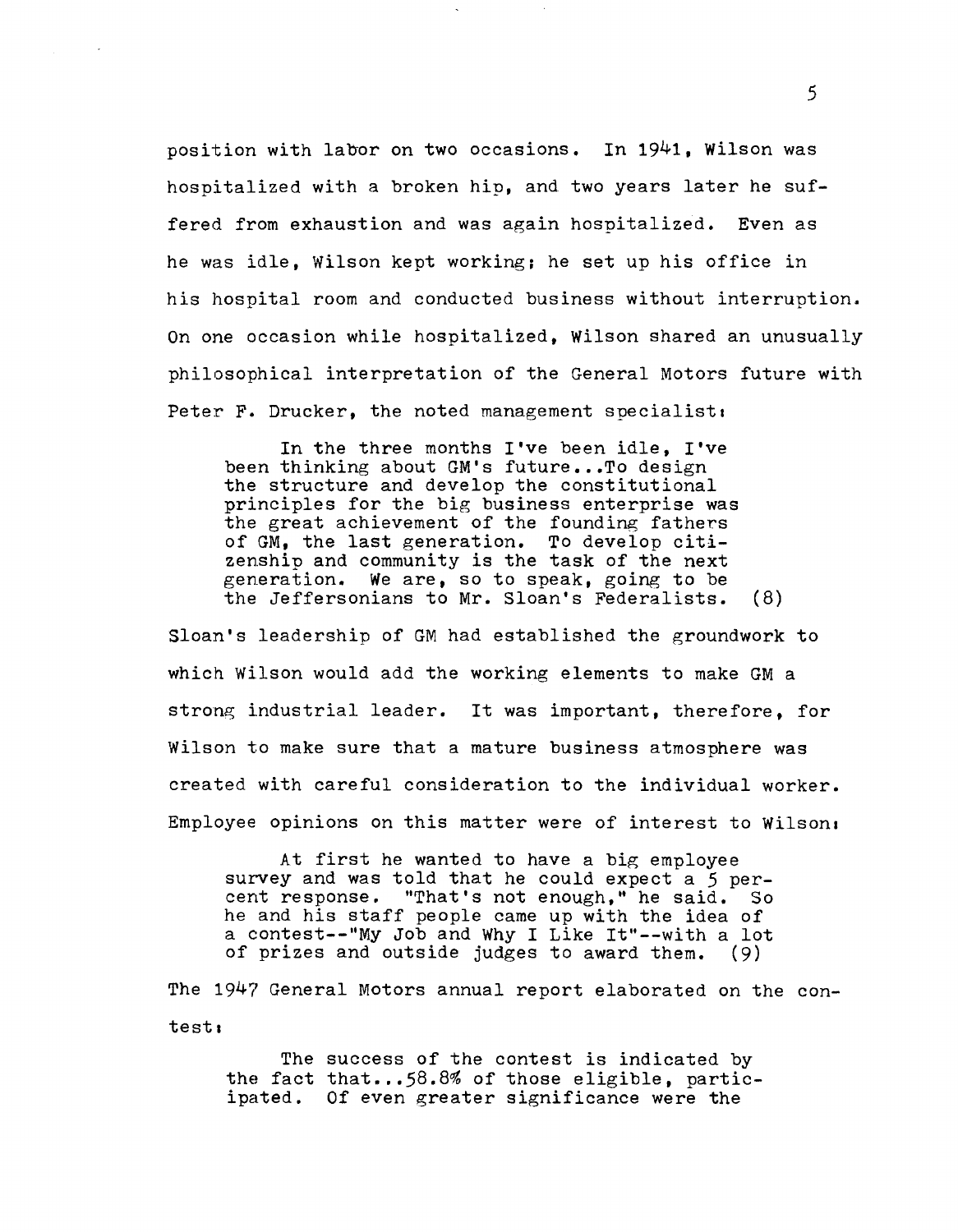nature and tone of the letters, which revealed a great depth of understanding and appreciation of what it means to work in General Motors...The sincere and direct statements of employees...provided first hand evidence of how they feel and think. This information, coupled with constructive suggestions which many employees offered, should contribute importantly to our long-range program for making General Motors an even better place in which<br>to work. (10) to work.

Drucker goes as far to say that the contest was "the crown-11 ing achievement of his  $\overline{W}$ ilson's career at GM." To deny the success of the contest would be erroneous; to say that it was Wilson's foremost accomplishment would be an understatement of his contributions.

The labor relations success of Charles Wilson materialized after World War **II.** The immediate postwar climate was restless. Workers were faced with mounting economic hardships caused by spiraling inflation. Wilson had recognized the likelihood of the economic plight for the employee as early as 1941. At that time, during his hospitalization, Wilson devised a plan which would help the worker beat rising inflation by using:

••• Wage adjustments based on changes in the cost of living... Otherwise, the corporation would continually be in the position of giving increases to some of its employees and not to others--which would be logical enough as far as the economics of the case went, but which might create real psychological problems.

The other point put forward by Mr. Wilson concerned the means of affording our workers a share in rising productivity. It was his contention that the only feasible way to do this was to set a fixed increase which each worker would receive annually. This proposal was the origin of the "annual improvement factor" in the General Motors formula. (12)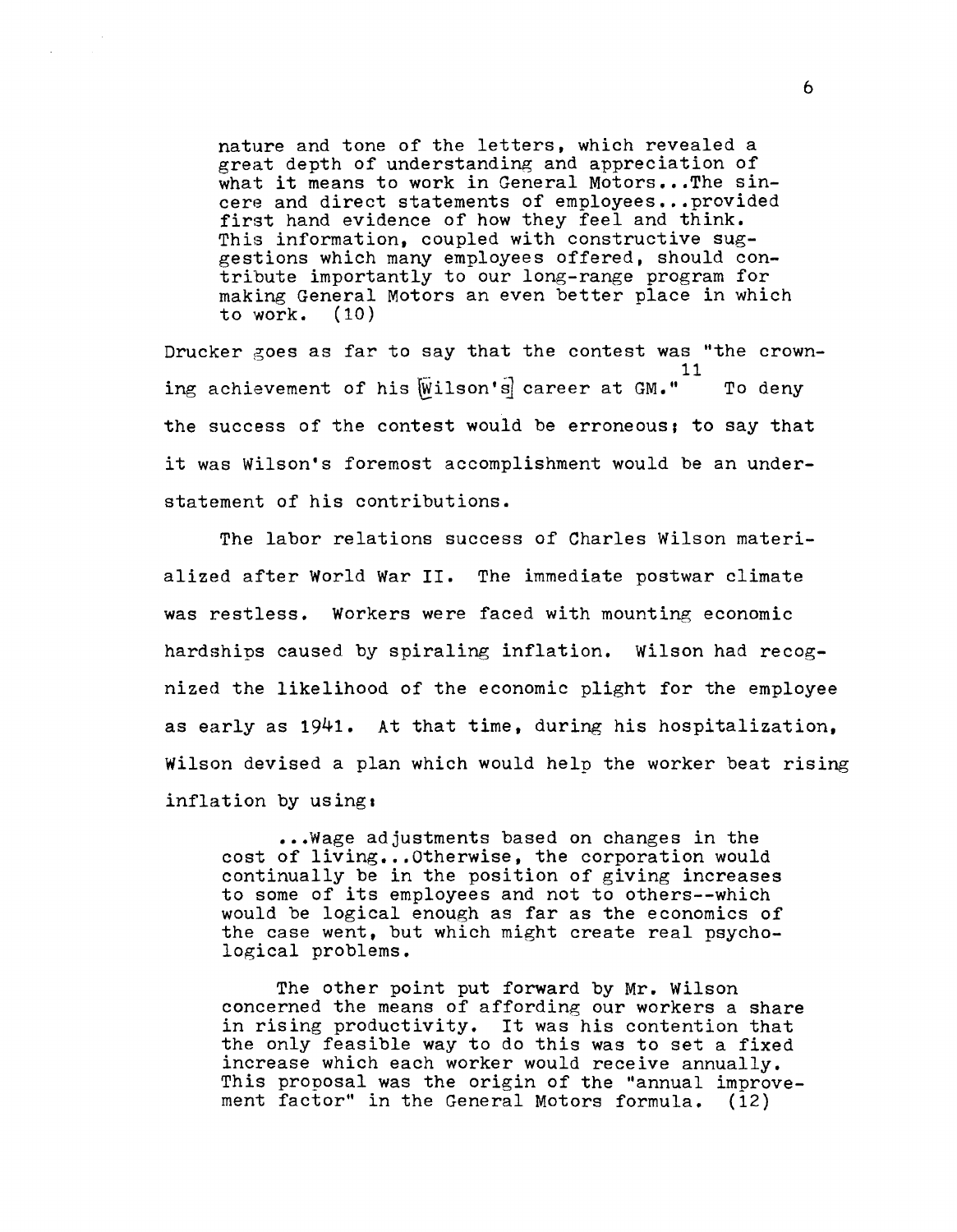Wilson was not able to introduce these proposals until the 1948 contract negotiations.

Labor negotiations became a specialty of Wilson, and his achievements in this area were a source of pride. As he once said.

The test of labor relations isn't rhetoric. The test is results. We lose fewer days to strikes than any other major company in this country •.• We have greater continuity of union leadership. And both the union and we get the things the country, the company, and the union need, high discipline, high productivity, high wages, and high employment security. A union is a political organization and needs adversary relations and victorious battles. And a company is an economic organization and needs productivity and high discipline. At GM, we get both--and to get both we need the union relations we have. (13) we have.

Central to his approach in creating workable labor relations was Wilson's perception of the fundamental policies of General Motors. In 1955, Wilson reflected on the principles as he saw them ten years earlier.

1. The careful selection and placement of employees, to make sure that they are physically, mentally, and temperamentally fitted for the jobs they are expected to do.

2. The education and training of employees, so that they will qualify for better jobs, and so that they will be able to do more efficiently the current work they are assigned to do.

). The organization of employees of the corporation, throughout the various divisions and the various types of operations, into effective operating units. Perhaps I might sum it up by calling it the over-all business administration of the corporation. so that each man will know what is expected of him and there will be the minimum amount of friction and unnecessary work....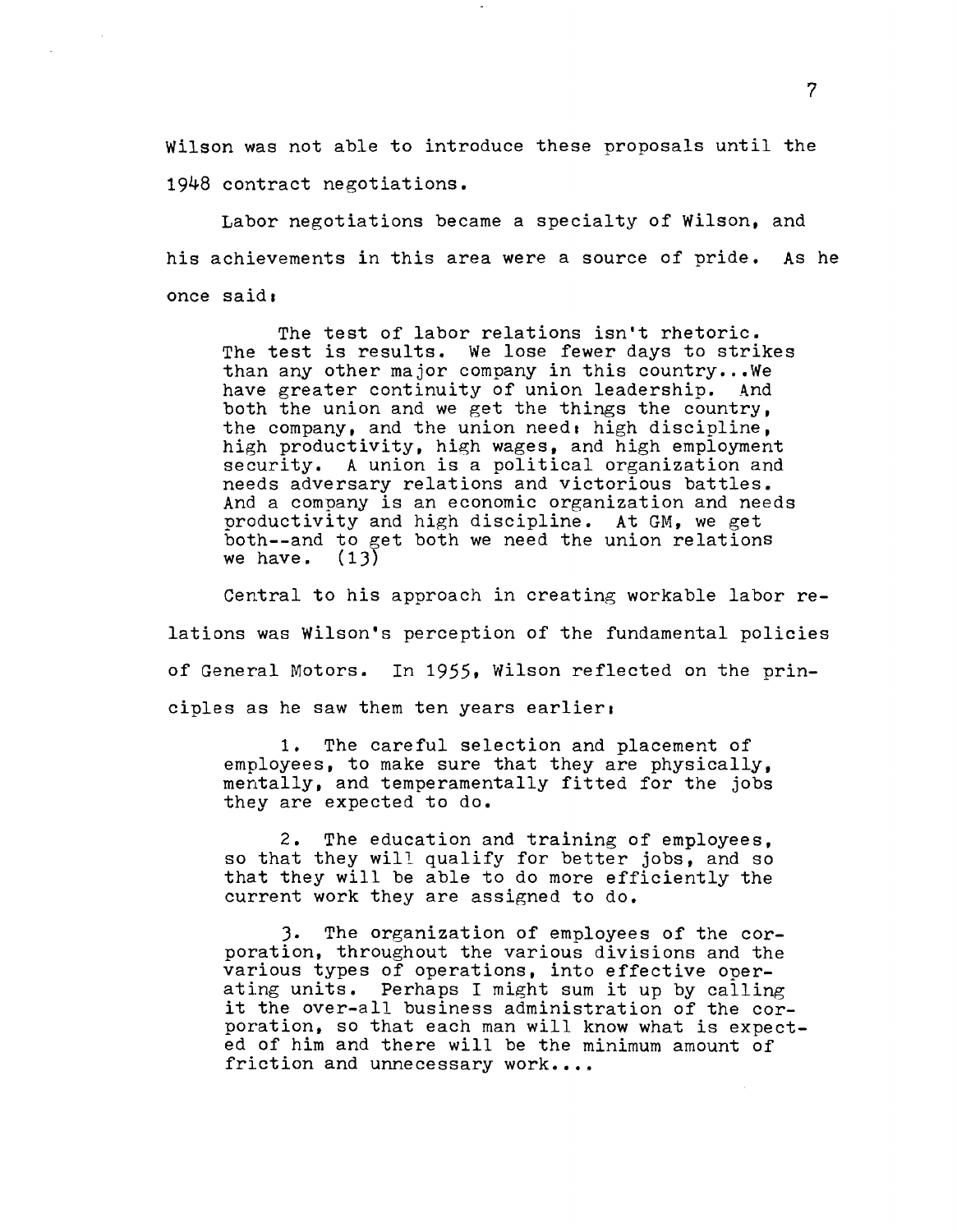4. The tools, facilities, and places to work supplied to the employees. In other words, the better the tools, the better the machinery, the better the working environment, the more that can be produced....

5. Individual application to the job. To develop the maximum personal application to the job at hand requires sound incentives. It requires fair recognition for the results achieved, so that the fifth point is individual application to the job under an operating plan providing for incentive and recognition for work.

6. The products, new and old, that we plan to manufacture and sell. To back this one up, we must have the soundest research and engineering, and the proper approach to the products which we are going to undertake to deliver to the people of our country, so that we can promote our slogan of "more and better things for more people." (14)

Each of the six principles is oriented towards all GM employees. With management personnel, Wilson had a good deal of flexibility in assigning them to suited tasks. Similar placement of union members was restricted within the context of a contract. Work measurement, work incentives, work efficiency, and cost-effectiveness were in their infancies in 1945; Wilson gave sophistication to them during his tenure in the automotive industry. The fifth point made by Wilson has possibly served as a basis for contractual language of presentday union-management agreements; incentives and recognition programs were absent in 1945 as well. The concluding princinle is, in effect, paid for by the first five. GM's goal is to provide quality products to the customer so that the consumer remains a buyer in the future. Concern for the individual worker transcends the GM environment, training,

{3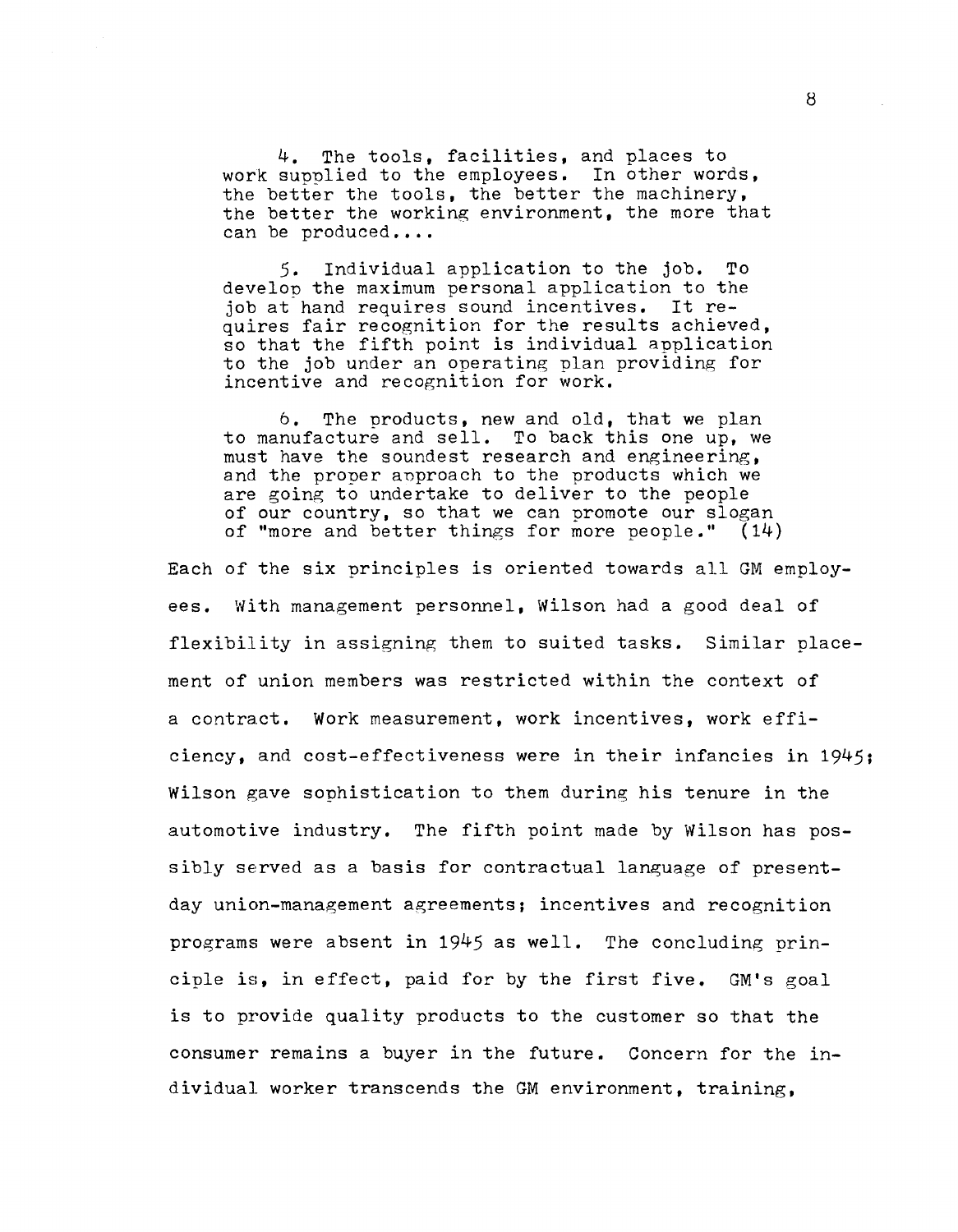expectations, facilities, and product. Wilson's perception of purpose was astute; his implementation of these ideals was a sincere effort recognized by the UAW forces headed by Walter Reuther.

The first face-to-face meeting between Wilson and Reuther came in the 1939 negotiations involving General Motors and the UAW. Walter Reuther was an extremely adept negotiator and a strong-willed man who advocated his union's views with a powerful vigor. It was difficult for most corporate executives to get along well with Reuther, but Wilson did better than most. The conservative Wilson seemed to complement the often radical and unrelenting Reuther. Over the years, the two leaders were able to develop a good rapport in regard to their respective interests. One industry observer noted.

Reuther and Wilson had a special, trusting relationshin. The red-headed militant and the white-haired millionaire frequently met privately exchanging ideas and developing a warm friendship. They often talked on the telephone for a half-hour or longer. Years afterward, Reuther said.

"I've always thought that C.E. Wilson was really a very decent, genuine human being. The test of that is whether you can still act human after going through the GM corporation machine, and he passed the test." (15)

That both men, with such differing responsibilities. would not let business affect personal relationships is the hallmark of professionalism; even with reservations about one another, admiration coexisted with aggravation. Wilson once remarked that union demands represented "business as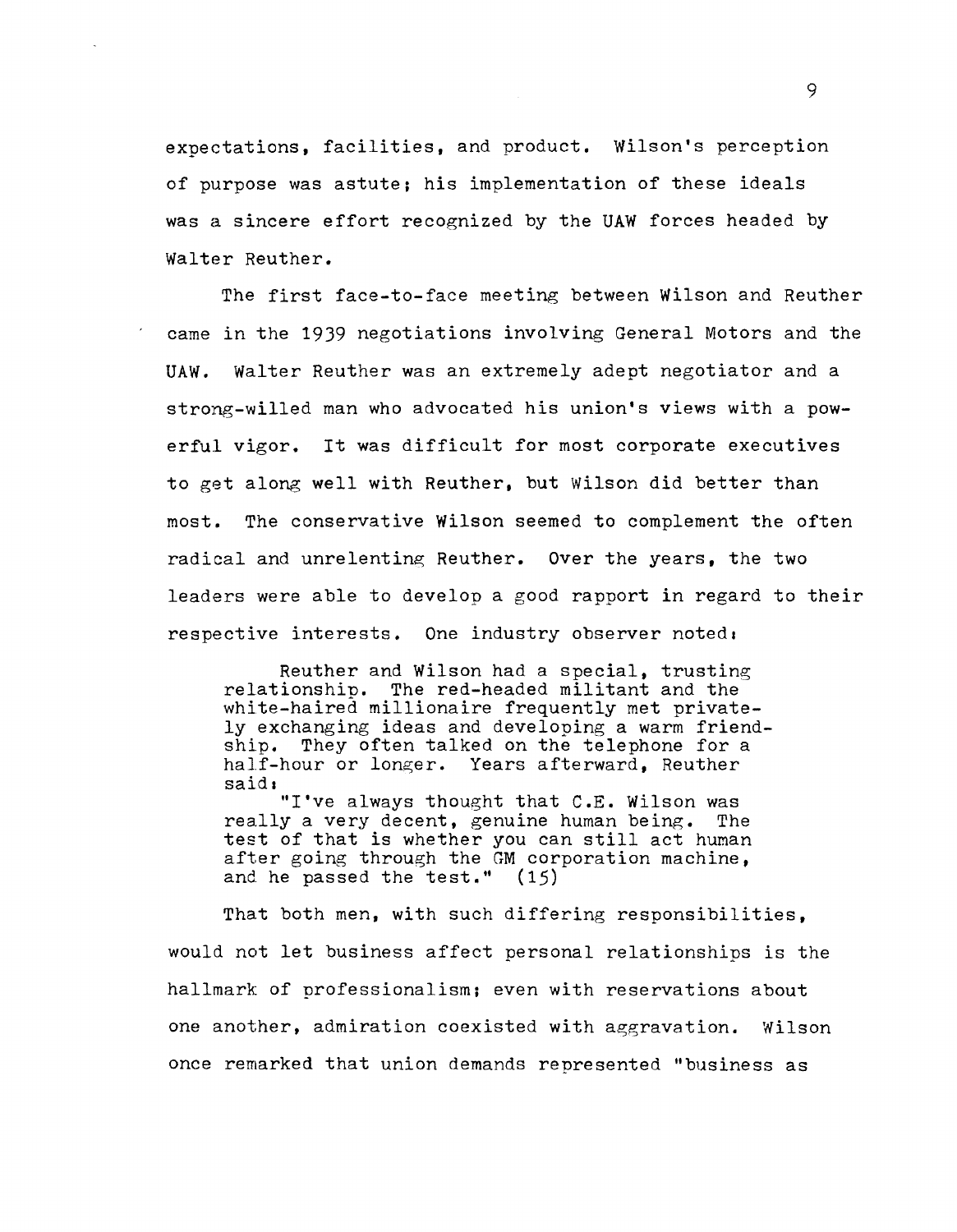$16$ <br>usual." Reuther responded with a sharp jab:

> Mr. Wilson and three other top executives of General Motors are drawing salaries and bonuses of \$6,644,437 a year. Maybe these things ought to be brought up when Mr. Wilson talks of sacrifices and<br>business as usual. (17) business as usual.

Such rhetoric was common between the two men. Wilson and Reuther did not always draw the battle lines behind closed doors:

A shrewd poker and bridge player, Wilson plays his best when the stakes are high. He can sit down with as canny a bargainer as UAW's President Walter Reuther and come out with his shirt on. Once he accepted Reuther's challenge to a public debate; the jury of newsmen, who had expected persuasive Walter Reuther to triumph easily, thought Wilson held him to a draw. "I get along with Mr. Reuther as well as anyone on my side of the table," Wilson said recently,<br>"and considerably better than some on his side."  $(18)$ "and considerably better than some on his side."

Despite similar confrontations, the working relationship that Wilson created with Reuther--and one that Reuther accepted- made tough negotiating sessions a matter of professional business administration. Wilson's opinion of Reuther came mostly out of a respect for the individual workers represented by the union; Heuther's opinion of Wilson originated from an appreciation of that respect.

One exception to the friendly relationship between Wilson and Reuther occurred from the tension surrounding the severe strike immediately following World War II. As Alfred Sloan suggested, the unrest was not entirely the fault of the corporation: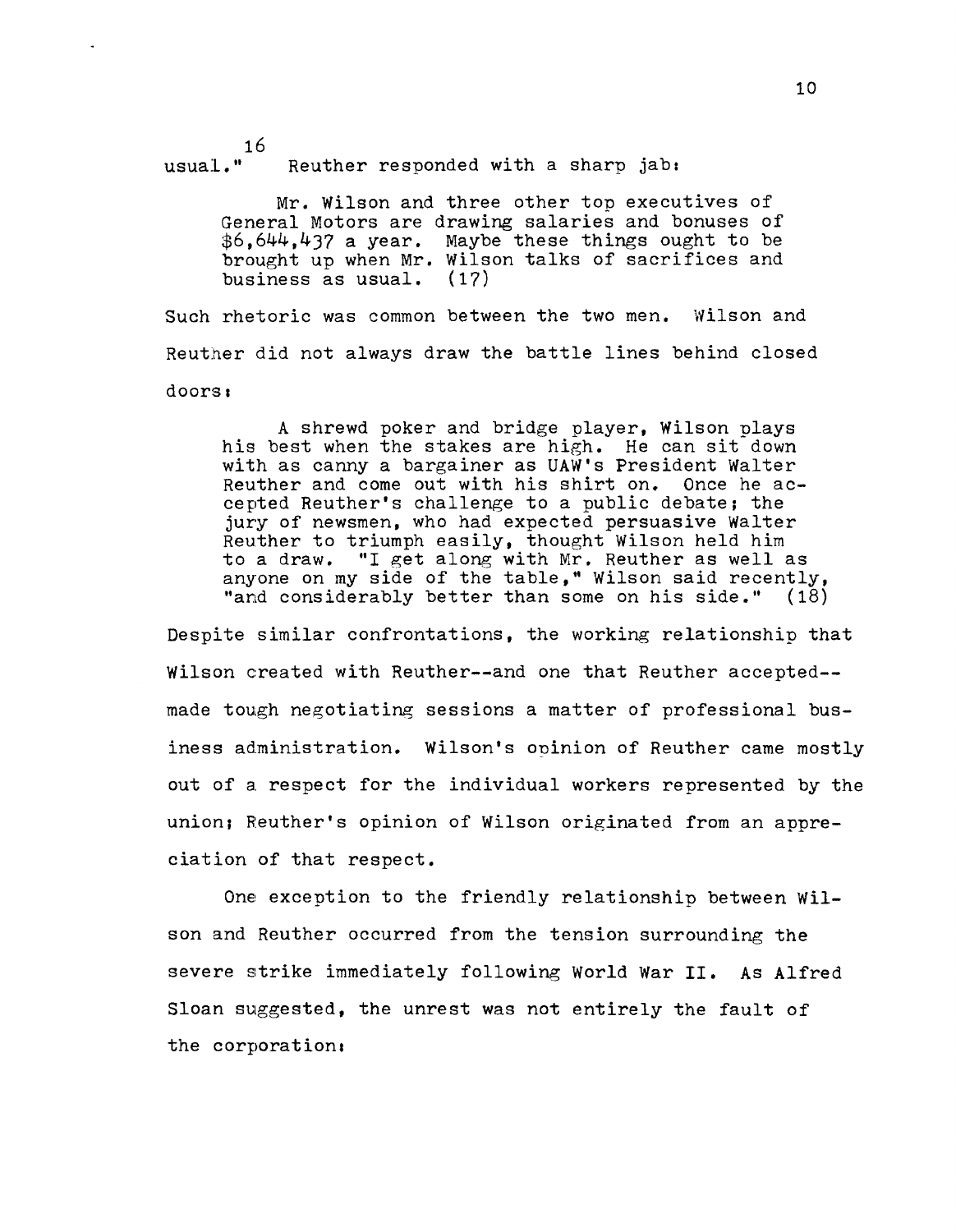In the early postwar period, our prospects for workable labor relations appeared to be remote •.• During the 119-day strike, President Truman formally backed up the union's controversial insistence that our "ability to pay" should affect the size of the wage increase. We successfully resisted this unsound proposition, but there is no doubt in my mind that the President's statement served to strengthen the union's public position and thus prolong the strike. (19)

At issue was the Truman administration's indication that wages could probably be raised substantially without affecting costs. William H. Davis, Director of the Office of Economic stabilization, declared that wages could possibly be increased 20 as much as 50% without being inflationary. Wilson responded several weeks later by announcing that a compensatory increase in automobile costs would necessarily accompany a wage in-21<br>crease. Furthermore. Truman's statement--"ability to pay is always one of the facts relevant to the issue of an increase 22 in wages"  $-$ -was not taken lightly by GM. Truman was, in effect, agreeing with Reuther's contention that General Motors 23 could afford a 30% increase in employee wages.

The automotive industry was not the only business affected by strikes and governmental policies. In addition to General Motors and its competitors, the United Mine Workers followed the UAW's path. The nation's coal mines faced a shut-down if union demands were not met. A reduction in coal supply would have a crippling effect on the automotive and steel industries. 24 as well as the nation's economy. Wilson and General Motors saw an opportunity, and, to some extent, a responsibility to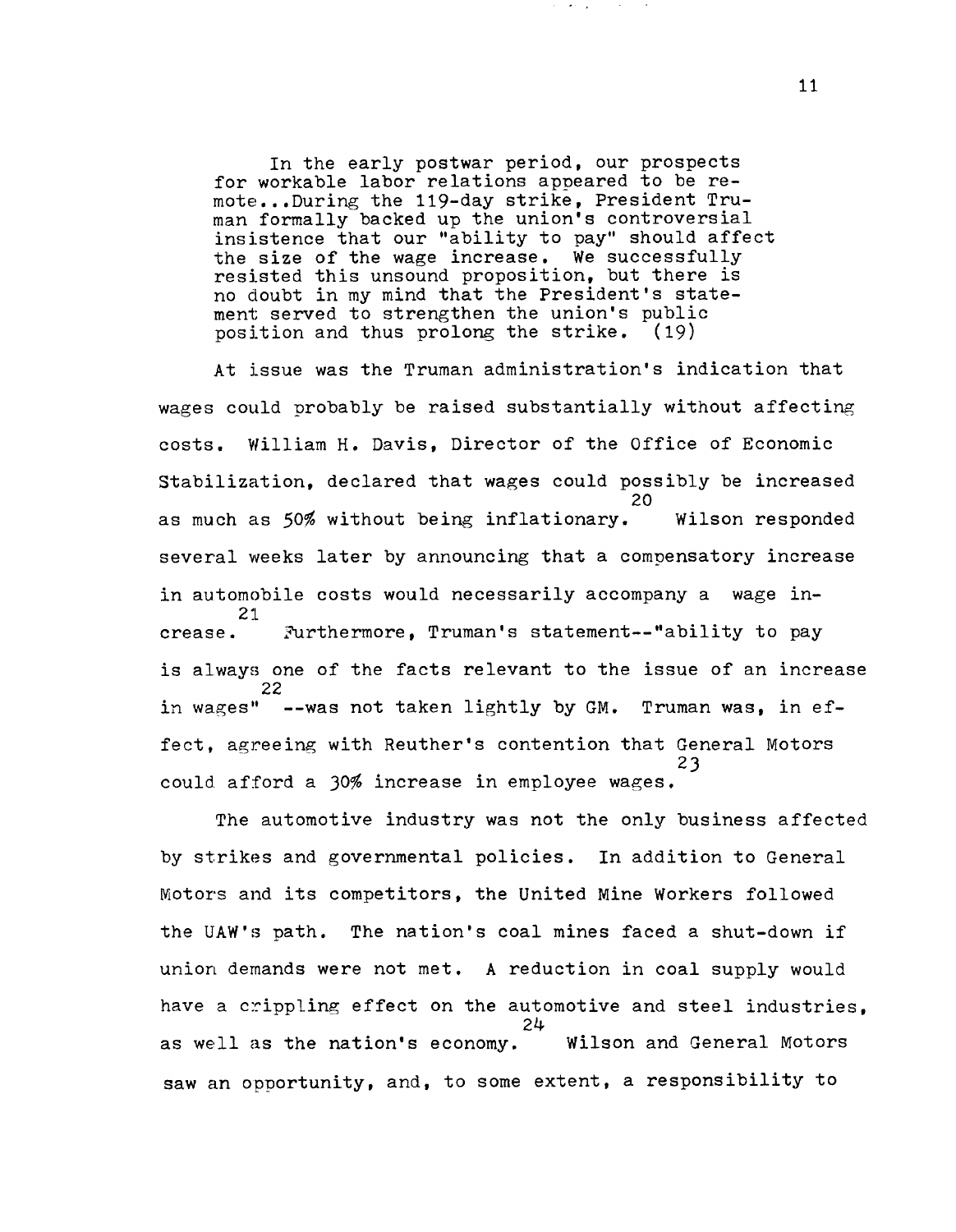take the lead in improving the labor environment and bringing the country's economy back into a comfortable position.

Wilson's chance came in 1948. After numerous stalemate rounds of negotiating, GM issued a statement to the UAW putting the bargaining efforts in perspective. The company acknowledged that the union had rightfully represented its position--just as the corporation had presented its beliefs. General Motors recognized the UAW's contentions as "protecting the worker from increases in consumer prices and assuring the worker that the buying power of his hour of work will in-25 crease as the nation's industrial efficiency improves." The objective, then, was for the corporation to make provisions which allowed the workers' earnings to keep pace with rising inflation.

GM proposed methods to "re-establish, protect, and im-26 prove the buying power of an hour of work." The company position emphasized.

We sincerely feel that if General Motors and the UAW-CIO can reach agreement based on these objectives, that it would not only be a tremendous forward step in industrial relations but would also be a great force in promoting economic stability and progress in the nation. Assurance of cooperation and stability over this period is essential if our employees are to real-<br>ize the benefits our proposals represent. (27) ize the benefits our proposals represent.

A General Motors statement of 25 May 1948 outlined the  $set$ tlement:

1. A cost-of-living adjustment based on the Consumer Price Index of the Federal Bureau of Labor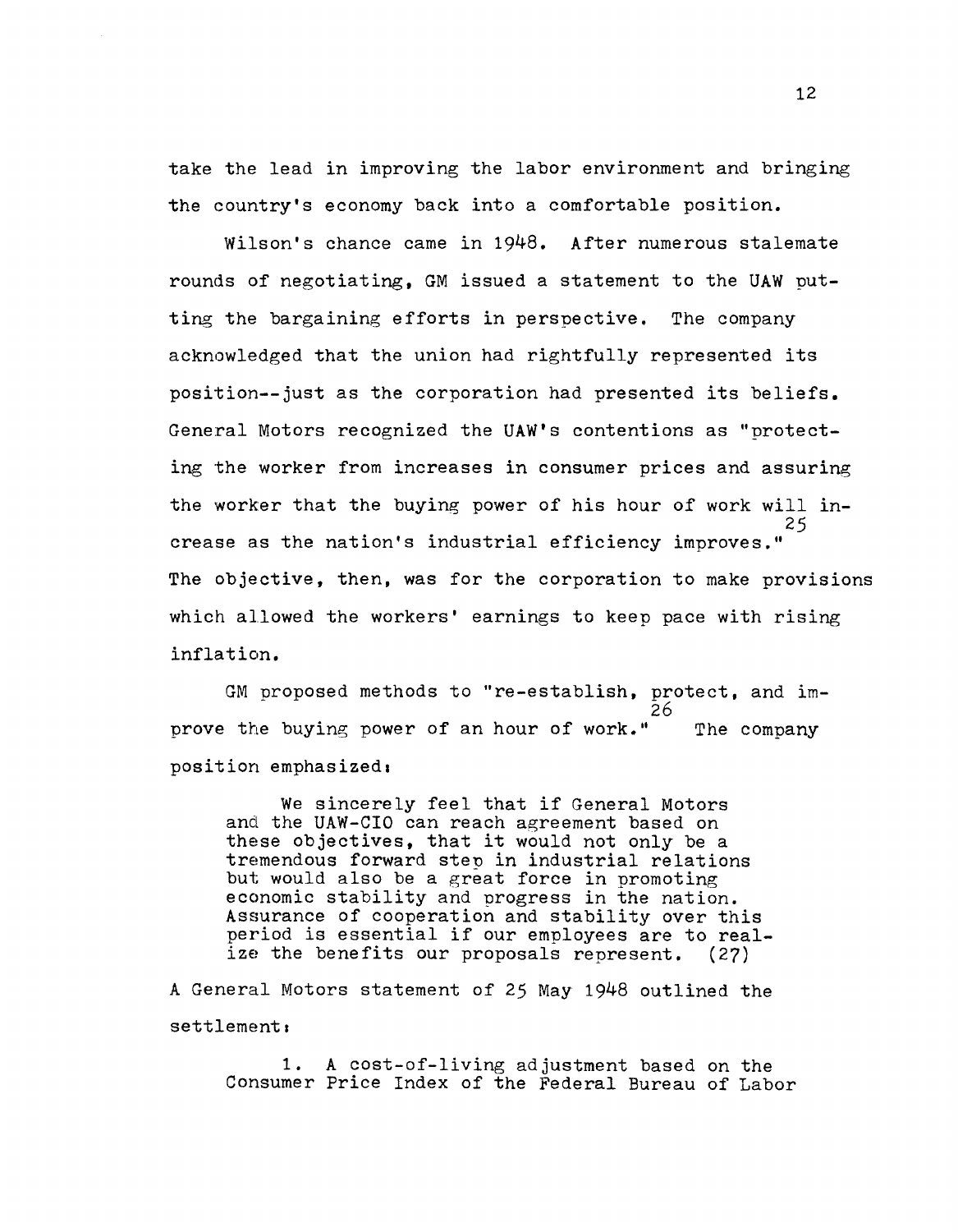statistics of 100.2 for 1940 and 169.3 for April of this year and the average wage rates of 1940 and the present rates. This cost-ofliving adjustment has been determined to be 8¢ per hour.

2. An annual improvement factor to increase the standard of living of workmen. The company has agreed to underwrite this at  $3e$ per hour.

3. Quarterly adjustments in the cost-ofliving factor to be based on the Bureau of Labor Statistics cost-of-living index.

**4.** Wages under the formula and contract provisions have been stabilized for two years. (28)

The key to the agreement is the annual improvement factor and the use of the cost-of-living index. Wilson's 1941 brainchild became a reality seven years later. On the surface, it appears that GM relinquished to the Truman administration's political pressure. As evidenced by Wilson's thinking in 1941 and 1943, the contract negotiations of 1948 provided the opportunity GM had been waiting to find.

Wilson knew that to have a long-term contract, provisions of some substance were needed to cement them. His introduction of an "escalator clause"--providing a cost-ofliving adjustment--was one such element to make the two-year offer attractive to the union. Also, Wilson's belief that workers deserved a share in the corporation's prosperity led 29 to the suggestion of an annual improvement factor.

Immediately, the business community had mixed reactions to Wilson's precedent-setting innovations. A major corporation had not yet made a daring and far-reaching proposal in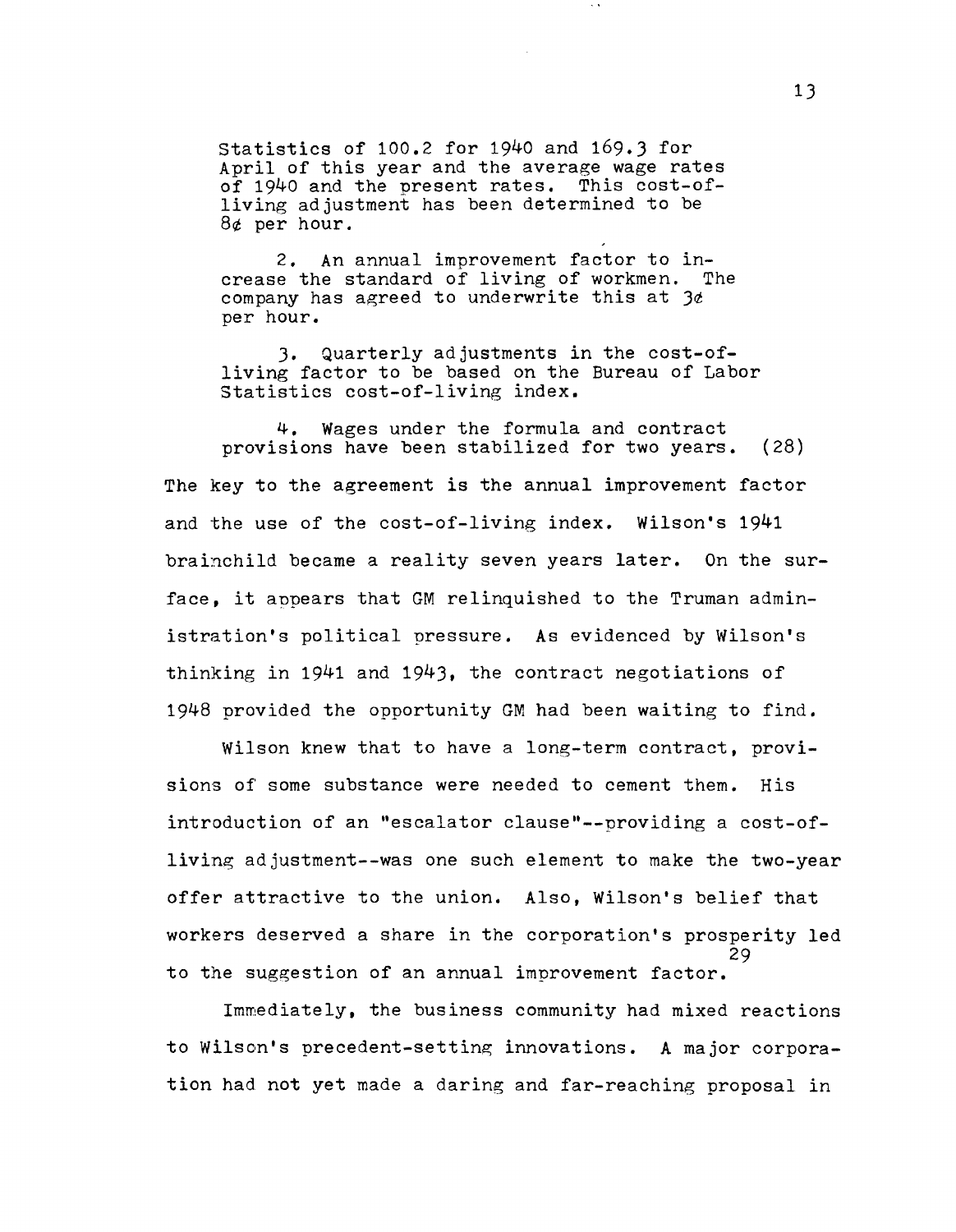collective bargaining until Wilson and GM did it in 1948. Criticism spawned out of fear and sheer newness. The improvement factor was "assailed by management as too costly; by unions as tending to shove aggressive unionism into the 30<br>background." Wilson had to defend the pact on the grounds that it did not establish a lead for other industries, In an address to the Rochester. New York. Chamber of Commerce. Wilson answered the criticism of some businessmen toward the GM contract:

It did not establish a national pattern of so many cents per hour. We do not believe in uniform national wage patterns. If through the years such patterns are set by a few of the large corporations and all industry is forced to follow them through union pressure, we will in effect have national bargaining. Collective bargaining will then have failed and some other means will have to be found for determining wages of union workers. (31) workers.

Wilson tried to reason that other enterprises might not be able to match an agreement like GM's. He encouraged similar bargaining efforts to be negotiated within the confines of the specific management and union. If other unions were as influential as the UAW, they, more than likely, did not heed Wilson's advice and began applying the GM precedent to their own positions.

A favorable comment about the 1948 agreement came from a New York Times editorial, and Wilson used it in defense of the contract: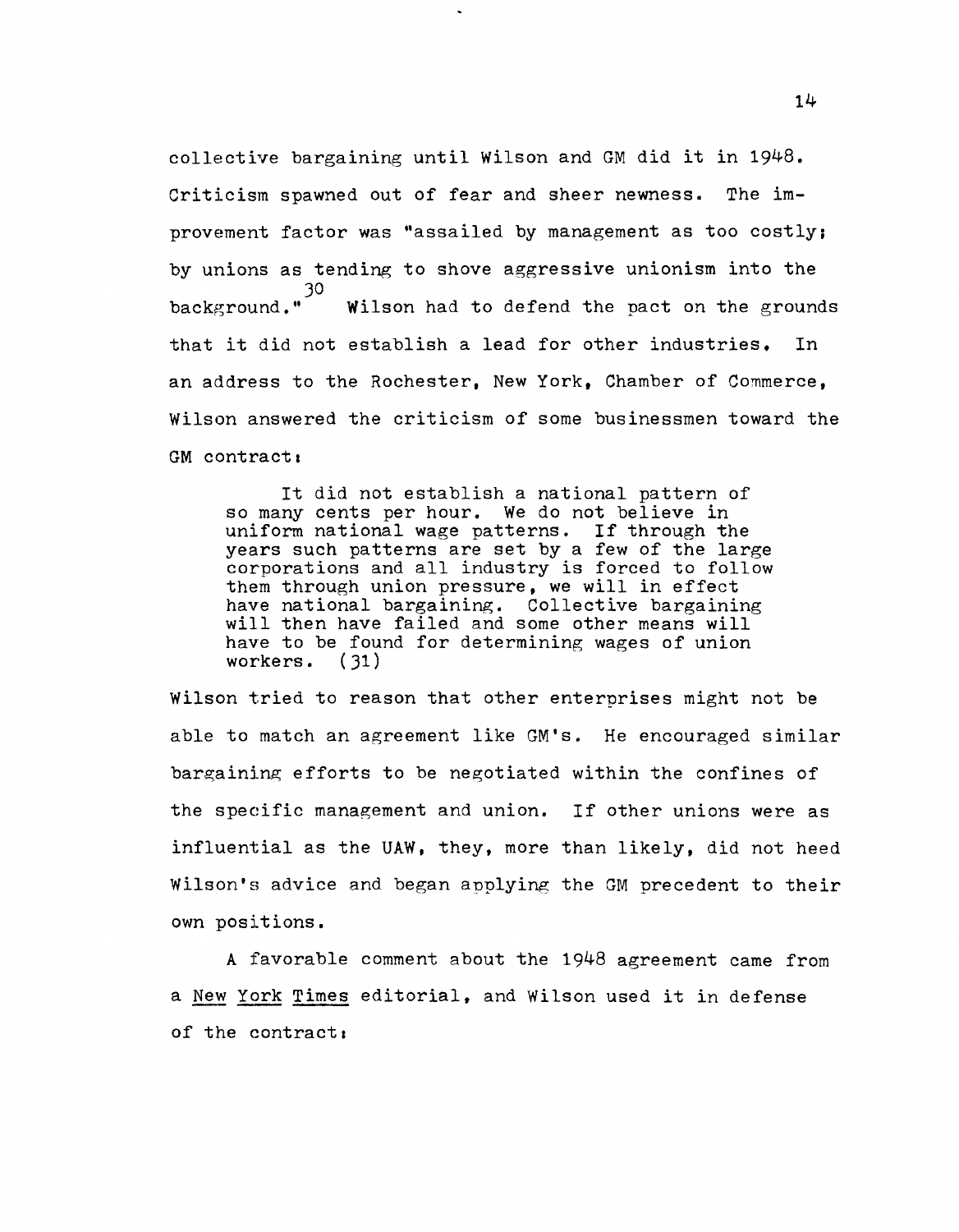It would be a good deal less than accurate to say that, from the standpoint of national economic well-being, the General Motors settlement has produced the perfect formula. The perfect formula, if we are thinking in terms of an antidote for inflation, would relate wage increases directly to production rather than cost of living. But as an instrument of company-wide economic and social justice it has a great deal to commend it. (32)

Union and management were pleased with the workings of the wage formula during its two-year trial. They were so satisfied with the formula that it was re-worked into the 1950 GM-UAW contract--another landmark agreement which astonished the industrial community and became attributed to Charles Wilson.

It was, perhaps, the lack of labor unrest during the two years of the 1948 contract which led to the unprecedented five-year pact in 1950. Two consecutive multi-year contracts were advantageous for both concerns--management and labor- as Alfred Sloan noted,

These longer intervals gave the corporation more assurance that it could meet its long-range production schedules; and they also meant an important saving to us in executive man-hours, for labor negotiations have invariably consumed a great deal of the time of the highest officials of the corporation. The longer-term contracts also relieved our employees of their annual concern over the prospects of a strike and enabled them to plan their own affairs with greater confidence. (33)

General Motors came out the big winner, however, with seven years of uninterrupted production and an ever-strengthening position in American business. Wilson, with a sense of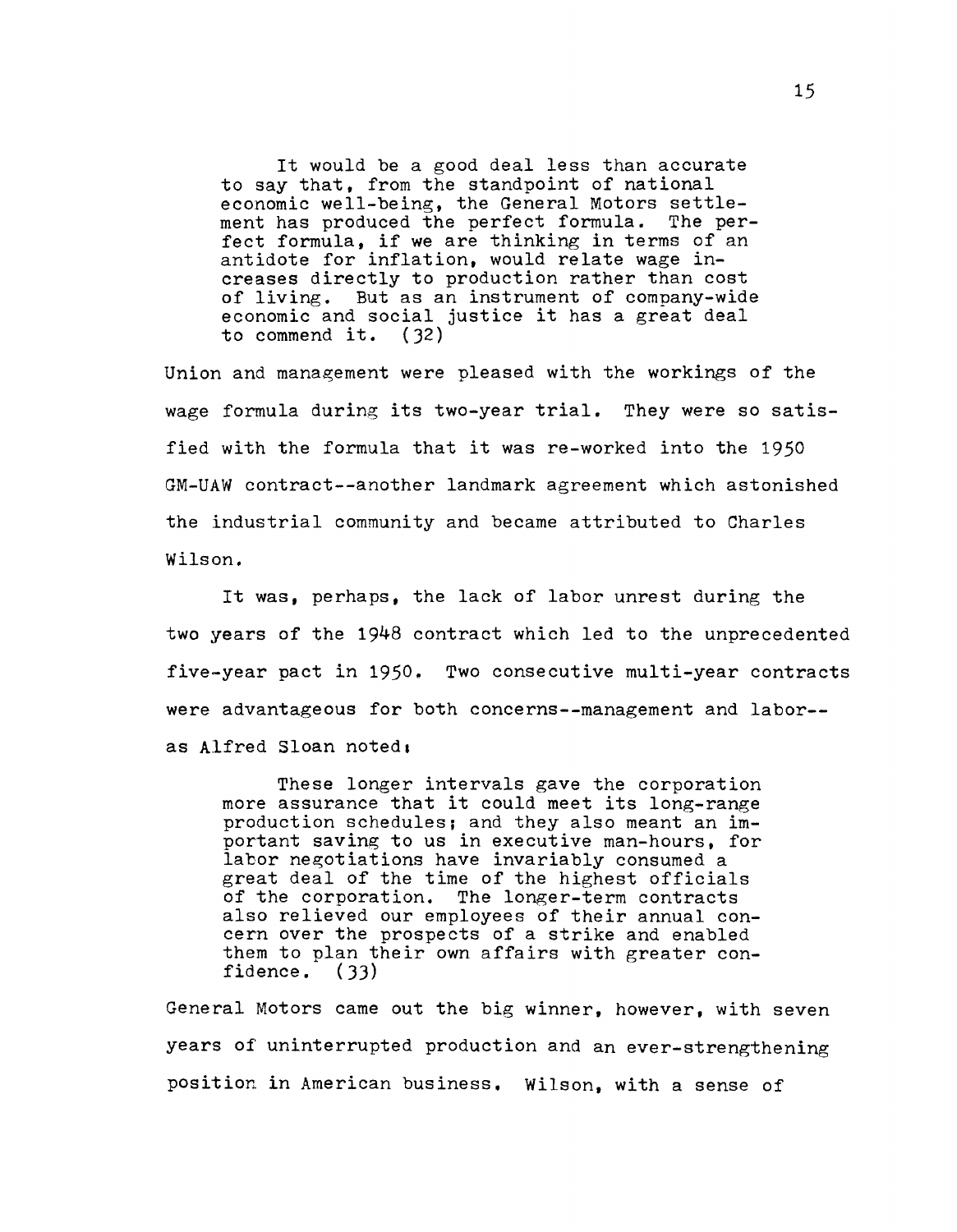humility, gave some recognition to the union for the successful negotiation of the five-year agreement. He told the **Na**tional Press Club:

The five-year agreement could not have been reached except for the progress made two years ago in adopting a formula for fair wage determination, and if the UAW-CIO had not demonstrated during this two-year period its sincerity and responsibility in carrying out agreements. (J4)

Praise worked both ways. Walter Reuther hailed the contract as "the most significant development in labor relations since J5 the mass-production industries were organized."<sup>22</sup> In an analysis of the 1950 agreement, University of Chicago economist Frederick H. Harbison gives credit to Wilson and GMI "Reuther accepted GM's wage formula; the corporation did not J6 buy Reuther's ideas."

The 1950 package included the 1948 escalator clause, an improvement factor of 4¢ per hour (a one-cent increase over two years previous), and an employee pension fund. In an address before the National Association of Food Chains, Wilson explained the provisions.

The cost-of-living formula...adjusts the wages of our employees to what other pressures have forced on the national economy...The annual improvement factor... recognizes that a continuing improvement in the standard of living of employees depends upon technological progress, better tools, methods, processes and equipment, and a eooperative attitude on the part of all parties in such progress. It further recognizes the principle that to produce more with the same amount of hunan effort is a sound economic and social objective...The pension plan was worked out in order to assist employees in protecting themselves against...the hazards of life. (37)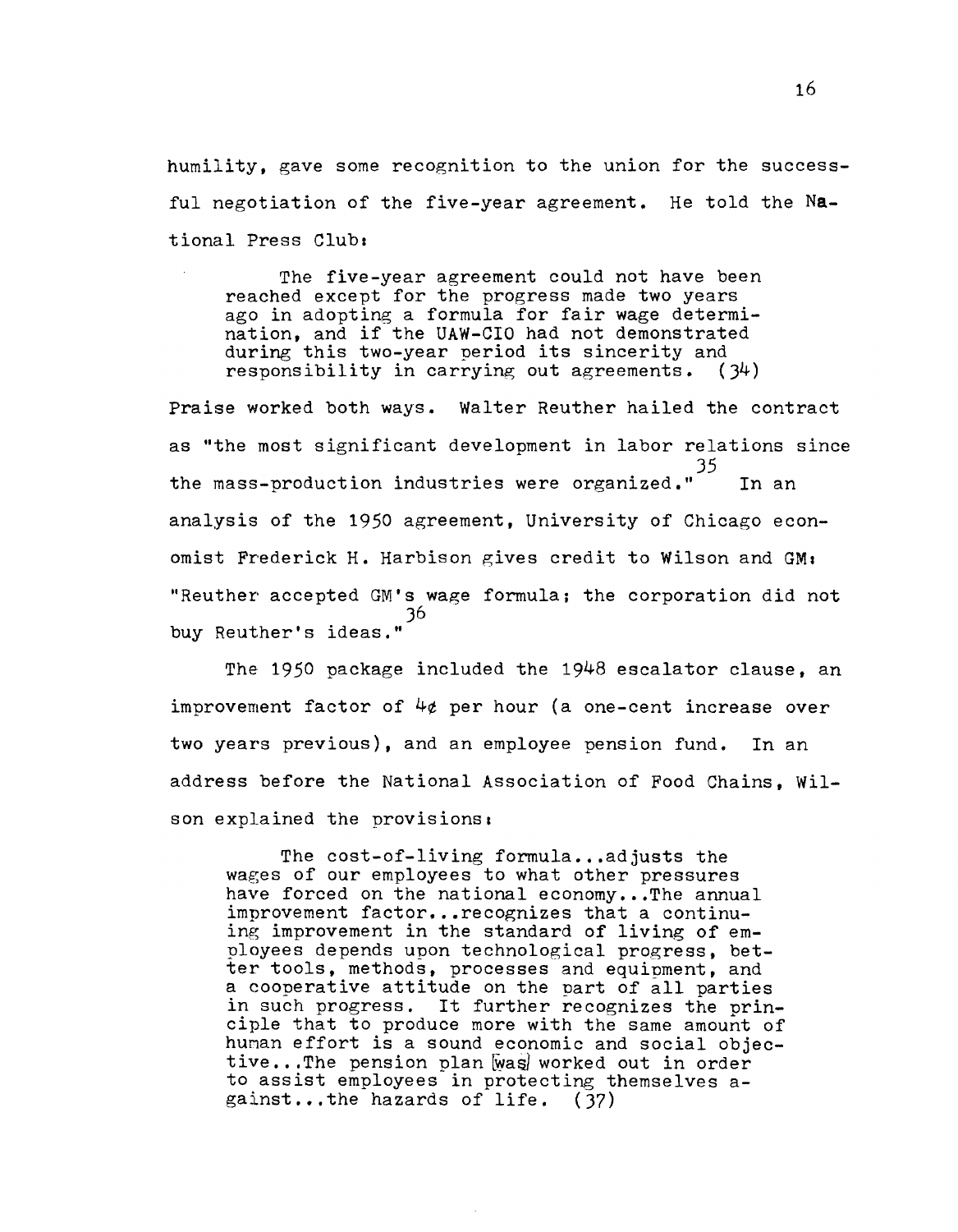The escalator clause and annual improvement factors had worked before. Pension funds and five-year durations were the innovations of 1950. Again, Wilson unveiled concepts which were alien to an industry still advancing to maturity.

In an exchange of thoughts with Peter Drucker, Wilson explained his vision of the pension fund:

Wilson: What about employee pensions? There 4 or 5 percent can make a difference. and social security isn't going to provide adequate employee pensions for people whose life-time wages have been as high as those of automobile workers are likely to be.

Drucker: How will you invest those funds? In government bonds?

Wilson: Oh, no. In the stock market. Altogether they should be invested the way a prudent financial manager would invest them.

Drucker: But that would make the employees, within twenty-five years, the owners of American business.

Wilson: Exactly what they should be and what they must be. For the income distribution in this country surely means that no one else can own American industry unless it be the government. (38)

Drucker called the GM Dension fund "the first that invested 39 according to sound principles of financial management." Investment of the fund was based on four guidelines.

Professional independent management of corporate pension funds as "investment funds"; minimal or no investment in the company for which the employee works; no investment in any company in excess of 5 percent of the company's total capital; and no investment in any company of more than 10 percent or so of the total assets of the pension fund. (40)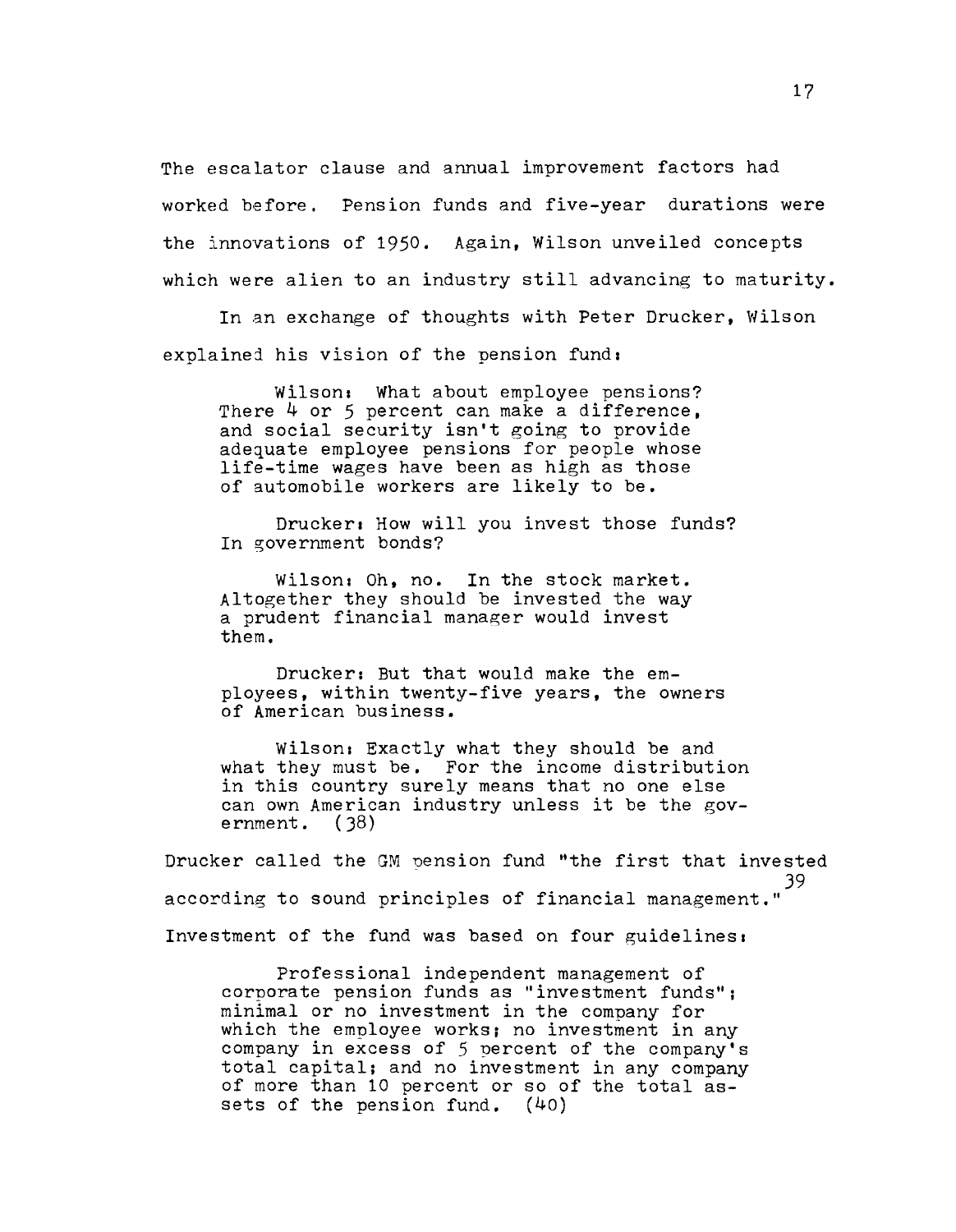The pension fund is exemplary of Wilson's long-range planning at General Motors. The five-year contract is an example of a long-term peace between union and management.

Wilson was proud of the 1950 achievements; he considered them "his greatest contribution to good labor relations, ef-41 ficiency, stability, and industrial peace." IHe included the five-year agreement in a list of fifteen highlights of GM success, saying the contract "kept General Motors free of major labor troubles...while important competitors have had serious labor trouble...which importantly reduced their competitive position." Despite the criticisms, the 1950 contract was a significant accomplishment for labor and management as Wilson believed. Harbison summed up the agreement as being,

**... a** shrewd and realistic treaty which has been hammered out over a period of years by an unusually efficient, far-sighted, and intelligent management and an unusually militant, agres-<br>sive, and imaginative union. (43) sive, and imaginative union.

Wilson did not take part in another GM-UAW negotiation. Before the 1950 contract expired, President Eisenhower called Wilson to Washington to take a cabinet post as the Secretary<br> $44$ <br>of Defense. After his departure from GM. Wilson's contri-After his departure from GM, Wilson's contributions were still felt. In 1955, a new three-year contract was agreed upon by GM and the UAW. It contained the annual improvement factor. the escalator clause, and the pension 45 plan--as well as being multi-year in nature.

The fact that Wilson's accomplishments were felt years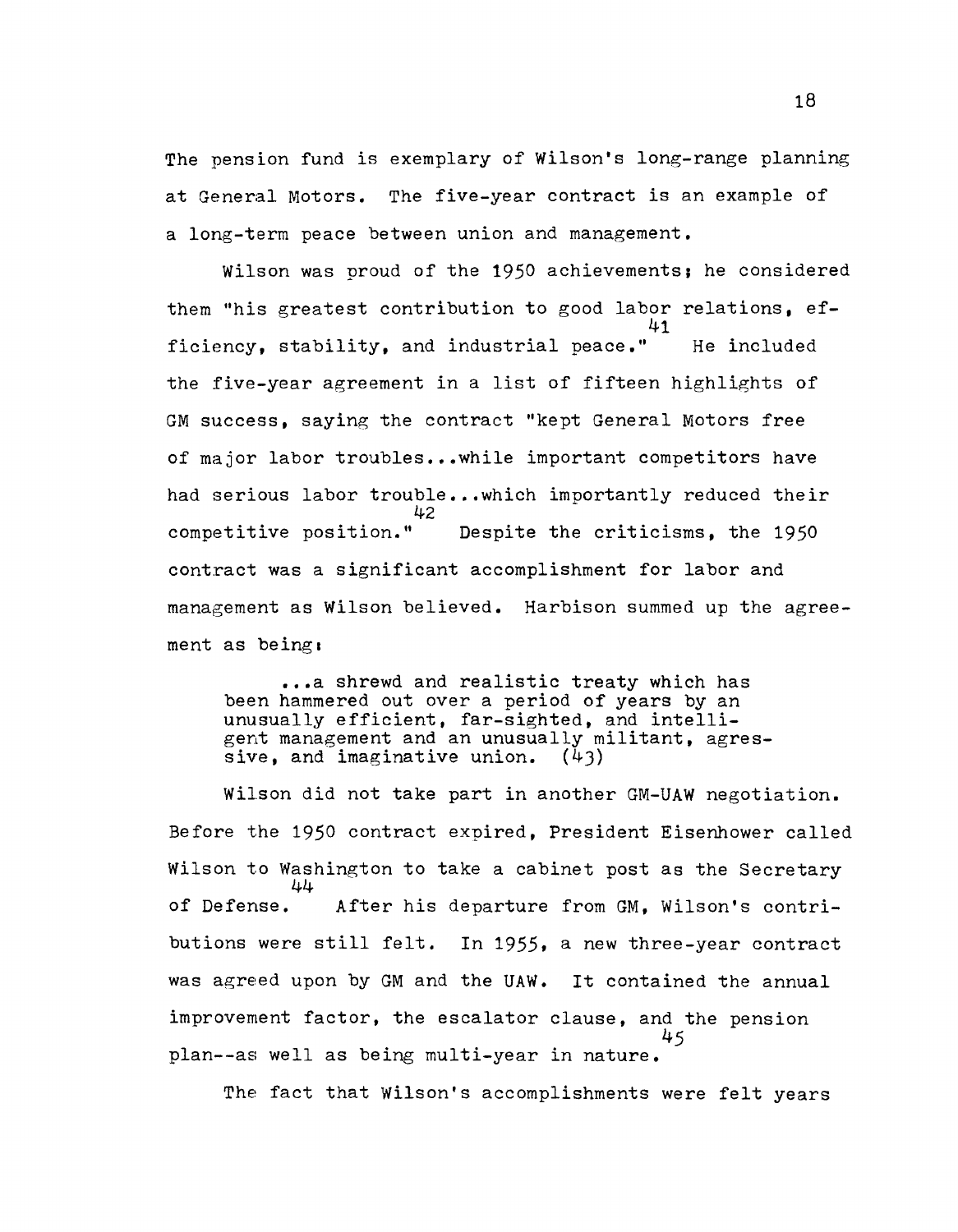after his tenure as president speaks for the significant impact he had on the automotive industry. His concern for the individual worker was paramount in his approach to creating a responsible industry. Wilson's marks on labor relations 46 and in production planning were most substantial. He was not always in agreement with others, and his individuality and candor often won him more criticism than admiration. Above all else, Wilson seemed to be:

An energizing spark-plug of the world's greatest motor-car company, aggressive, progressive, constantly on his job; outspoken advocate of sound economic policies; keenly conscious of the social responsibilities of a great corporation; mindful of the just claims of labor and the multitude of small investors who have entrusted their savings to his stewardship. (47)

Wilson's business career was one which earned him both praise and criticism. Even so, whether a supporter of his approach or an opponent of his direction, those who came to know Wilson--the man or his ideas--could only agree with Walter Reuther's eulogy upon Wilson's death in September, *19611*  "...a top industrial executive who possessed the rare combination of business competence and deep human understanding."

48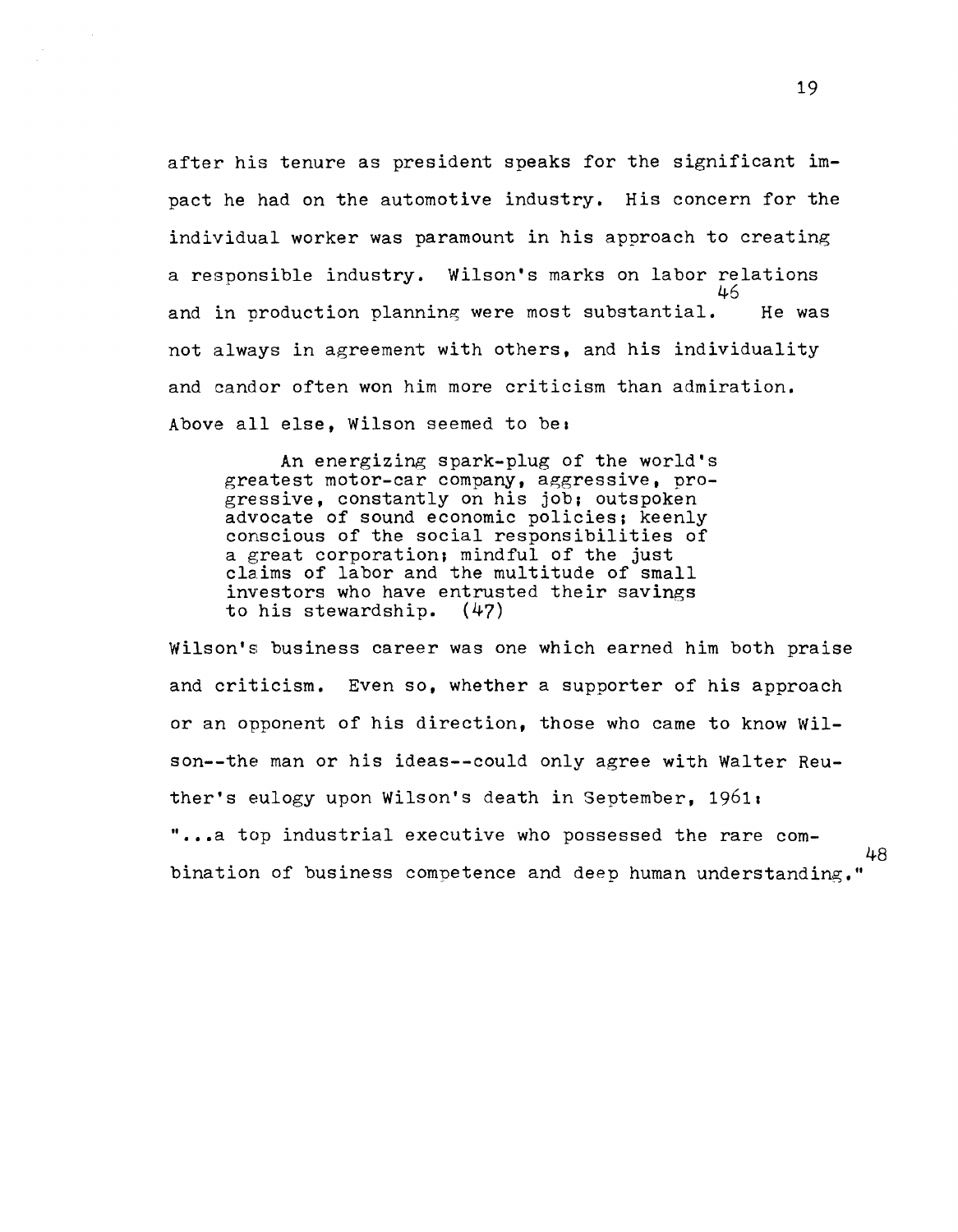## **NOTES**

- 1. Linfield Myers, As I Recall... The Wilson-Morrison Years, Larry G. Osnes, Ed. (Anderson, Indiana: Anderson College Press, 1973), pp. 30-31; Beverly Smith, "Secretary Wilson's Year of Trial," Saturday Evening Post, 1 May 1954, pp. 113-115; E. Bruce Geelhoed, Charles E. Wilson and Controversy at the Pentagon, 1953 to 1957 (Detroit: Wayne State University Press, 1979), pp. 35-36.
- 2. "Auto Industry Mourns Death," New York Times, 27 September 1961, p. 37; Bob Finlay, "Men of Achievement. C.E. Wilson," Forbes, 15 April 1948, p. 27.
- 3. Linfield Myers, As I Recall, p. 55.
- 4. Charles E. Wilson Archives, Anderson College, Anderson, Indiana. MSS Box 50, letter, Charles E. Wilson to Alfred P. Sloan, Jr., 17 January 1955, pp. 3-4. Wilson's letter was a response to one from Sloan, dated 14 December 1954, in which Sloan asked for Wilson's thoughts on GM's development as material for his book, MY Years with General Motors. Archival material hereafter cited as WA, MSS Box, item, and page.
- 5. Smith, "Secretary Wilson's Year of Trial," p. 119. See also, New York Times, 27 September 1961, p. 37.
- 6. Peter F. Drucker, Adventures of a Bystander (New York. Harper and Row, 1978, 1979), p. 272.
- 7. "The FortY-Niners," Time, 24 January 1949, p. 74.
- 8. Drucker, Adventures of a Bystander, p. 272. Drucker was interviewing senior GM executives in preparation for a company-approved study. His findings culminated in the publication of Concept of a Corporation (New York: John Day, 1946).
- 9. Jrucker, Adventures of a Bystander, p. 276.
- 10. 'fhirty-ninth Annual Report of General Motors Corporation for the year ended 31 December 1947, pp. 24-25.
- 11. Drucker, Adventures of a Bystander, p. 276.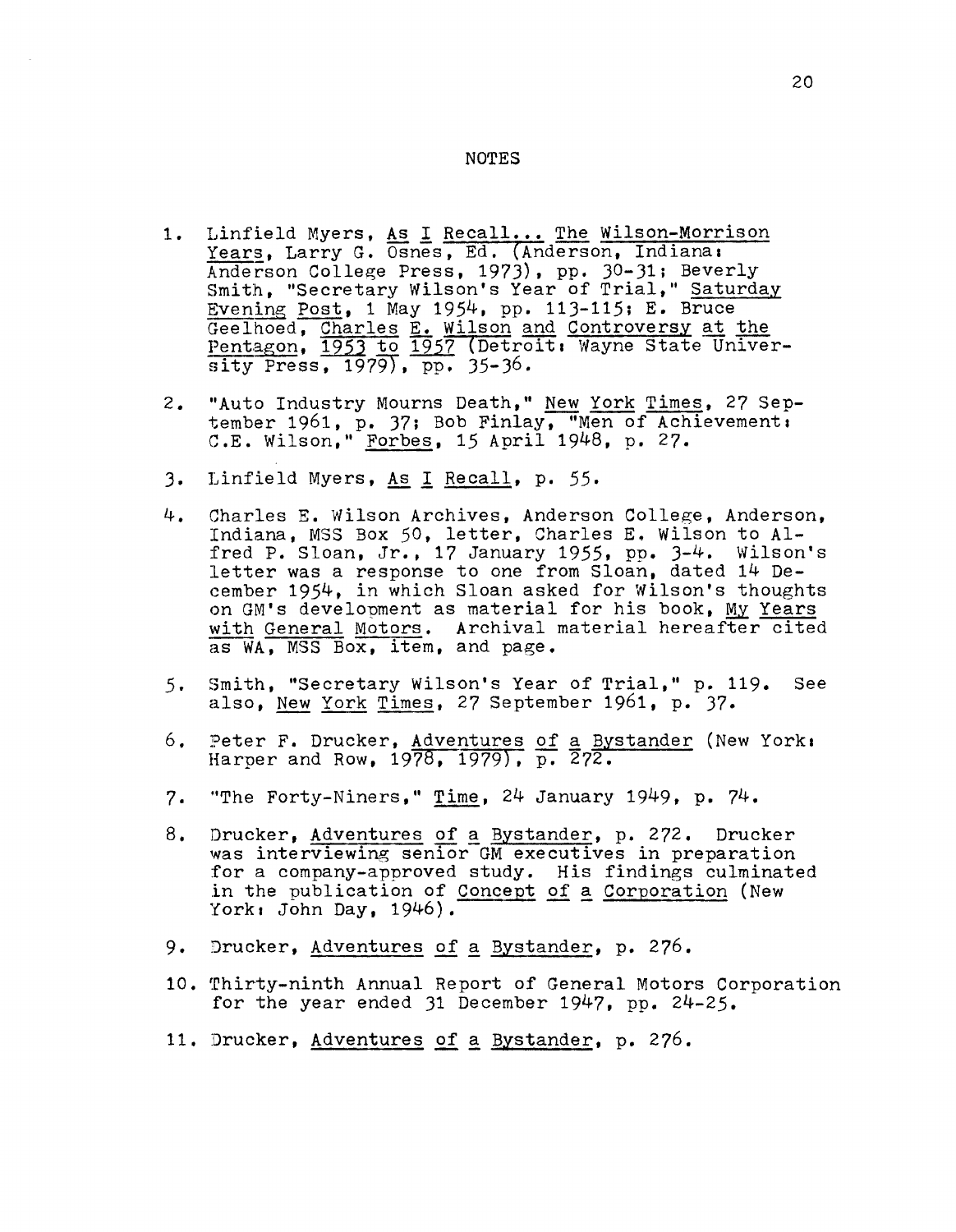- 12. Alfred P. Sloan, Jr., My Years With General Motors (Garden City, N.Y.: Doubleday, 1963; reprint edition, Garden City, N.Y.: Anchor, 1972), p. 465.
- 13. Drucker, Adventures of a Bystander, p. 275.
- 14. WA, MSS Box 50, letter, Wilson to Sloan, pp. 20-21.
- 15. Frank Cormier and William J. Eaton, Reuther (Englewood Cliffs, N.J.: Prentice-Hall, 1970),  $\overline{p. 294}$ . See also, William Serrin, The Company and the Union (New York. Alfred Knopf,  $1973$ , pp.  $177-178$ .
- 16. Cormier and Eaton, Reuther, p. 199.
- 17. Cormier and Eaton, Reuther, p. 199.
- 18. "The Forty-Niners," p. 74.

 $\mathbb{Z}^2$ 

- 19. Sloan, My Years With General Motors, pp. 460-461.
- 20. Cormier and Eaton, Reuther, p. 219. This point is also substantiated in Victor Reuther, The Brothers Reuther  $($  Boston: Houghton-Mifflin, 1976),  $\frac{p}{p}p.$  249-250 in nearidentical terminology, chronology, and documentation.
- 21. Cormier and Eaton, Reuther, p. 219; Serrin, The Company and the Union, p. 15S.
- 22. Quoted in Robert Donovan, Conflict and Crisis, The Presidency of Harry  $\leq$  Truman, 1945-1948 (New York. Norton, 1977), p. 122. See also, Cormier and Eaton, Reuther, p. 219 and Reuther, The Brothers Reuther, pp. 249-250 for analysis of the union's demands.
- 23. Cormier and Eaton, Reuther, p. 219; Donovan, Conflict and Crisis, p. 120.
- 24. For an analysis of the coal strike and United Mine Workers President John L. Lewis' relationship with Truman, see Donovan, Conflict and Crisis, Chapters 13, 22, and 25. Also, Cabell Phillips, The Truman Presidency (New York: Macmillan, 1966) and Frank Freidel, America in the Twentieth Century (New York: Knopf, 1960), pp. 487-490 provide accounts of the turbulent laborgovernment confrontations of the postwar period.
- 25. WA, News File-6, GM Press Release, 25 May 1948.
- 26. WA, News File-6, GM Press Release, 25 May 1948.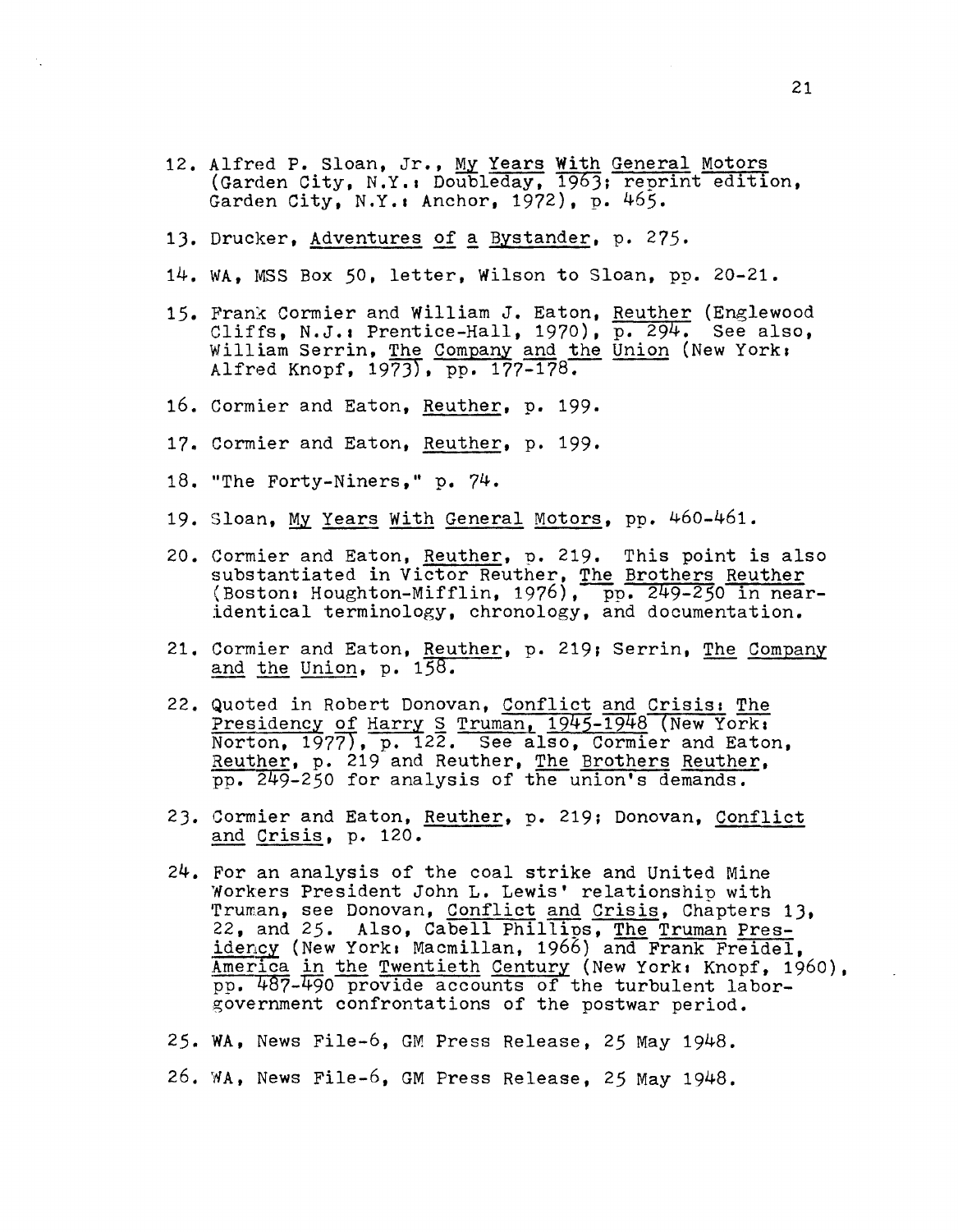27. WA, News File-6, GM Press Release, 25 May 1948.

- 28. WA, News File-6, GM Press Release, 25 May 1948.
- 29. Smith, "Secretary Wilson's Year of Trial, " p. 119. See also, Sloan, My Years With General Motors, pp. 463-464.
- 30. Smith, "Secretary Wilson's Year of Trial, " p. 119.
- 31. WA, MSS Box 45, "Looking Forward in Labor Relations," 2 June 1948. See also, "Wilson Defends GM Pact," Detroit Times, 2 June 1948.
- 32. WA. MSS Box 45. "Looking Forward in Labor Relations," ~~ June 1948.
- 33. Sloan, My Years With General Motors, p. 463. See also, Frederick H. Harbison, "The General Motors- United Auto Workers Agreement of 1950," Journal of Political Economy S8 (October 1950): 401.
- 34. Charles E. Wilson, "Five Years of Industrial Peace. An American Pattern for Labor-Management Relations," Vital Speeches of the Day, 15 July 1950, p. 605. Wilson also gave the same evaluation in WA, MSS Box 45, address before the National Association of Food Chains, 16 October 1950, p. 4.
- 35. "Five-Year Peace for GM," Newsweek, 5 June 1950, p. 60.
- 36. Harbison, "The GM-UAW Agreement of 1950," p. 403.
- 37. WA, MSS Box 45. "Employee and Human Relations," 16 October 1950, pp. 7, 9.
- 38. Drucker, Adventures of a Bystander, p. 277. See also. Drucker, "Things Are Turning Out Charlie Wilson's Way," .Industry Week, 5 February 1979. p. 62.
- 39. Drucker, Adventures of a Bystander, pp. 277-278.
- 40. Drucker, The Unseen Revolution: How Pension Fund Socialism Came to America (New York: Harper and Row, 1976), p. 10. Drucker analyzes the significance of the General Motors pension fund and a general history of the development of pension plans in the United States.
- 41. Smith, "Secretary Wilson's Year of Trial," p. 119.
- 42. WA, MSS Box 50, letter, Wilson to Sloan, pp. 15-16.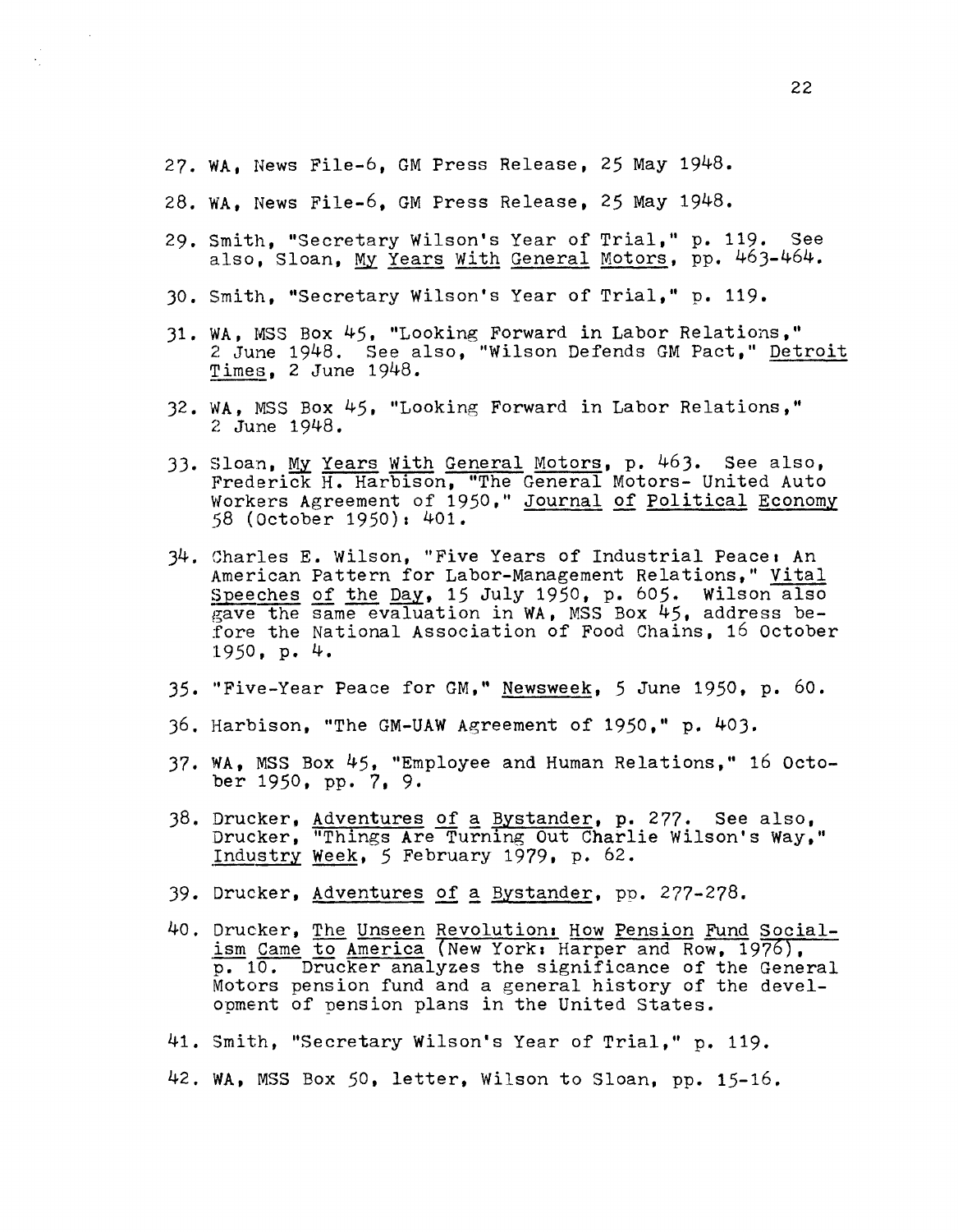4). Harbison, "The GM-UAW Agreement of 1950," p. 407.

- 44. Eisenhower explained in Mandate for Change (Garden City, N.Y.: Doubleday, 1963), p. 86: "Mr. Wilson... had a reputation as one of the ablest of our executives in big corporations. I sought an experienced man of this kind because of the huge procurement, storage, transportation, distribution, and other logistical functions of the Defense Department which, in my opinion, needed to be directed by experts."
- 45. Forty-seventh Annual Report of General Motors Corporation for year ended 31 December 1955, pp. 27-28.
- 46. Geelhoed, Charles E. Wilson and Controversy at the Pentagon, pp. 36-37. Geelhoed provides the most recent study of Wilson as Secretary of Defense, touching briefly on Wilson's career at GM. See also, Duncan Norton-Taylor, "The Wilson Pentagon," Fortune, December 1950, pp. 94- 96, 220-226, for an account of Wilson's governmental tenure.
- 47. Quoted in Finlay, "Men of Achievement," p. 19. Wilson had received this citation from Forbes for being one of the country's fifty foremost business leaders.
- 48. New York Times, 27 September 1961, p. )7.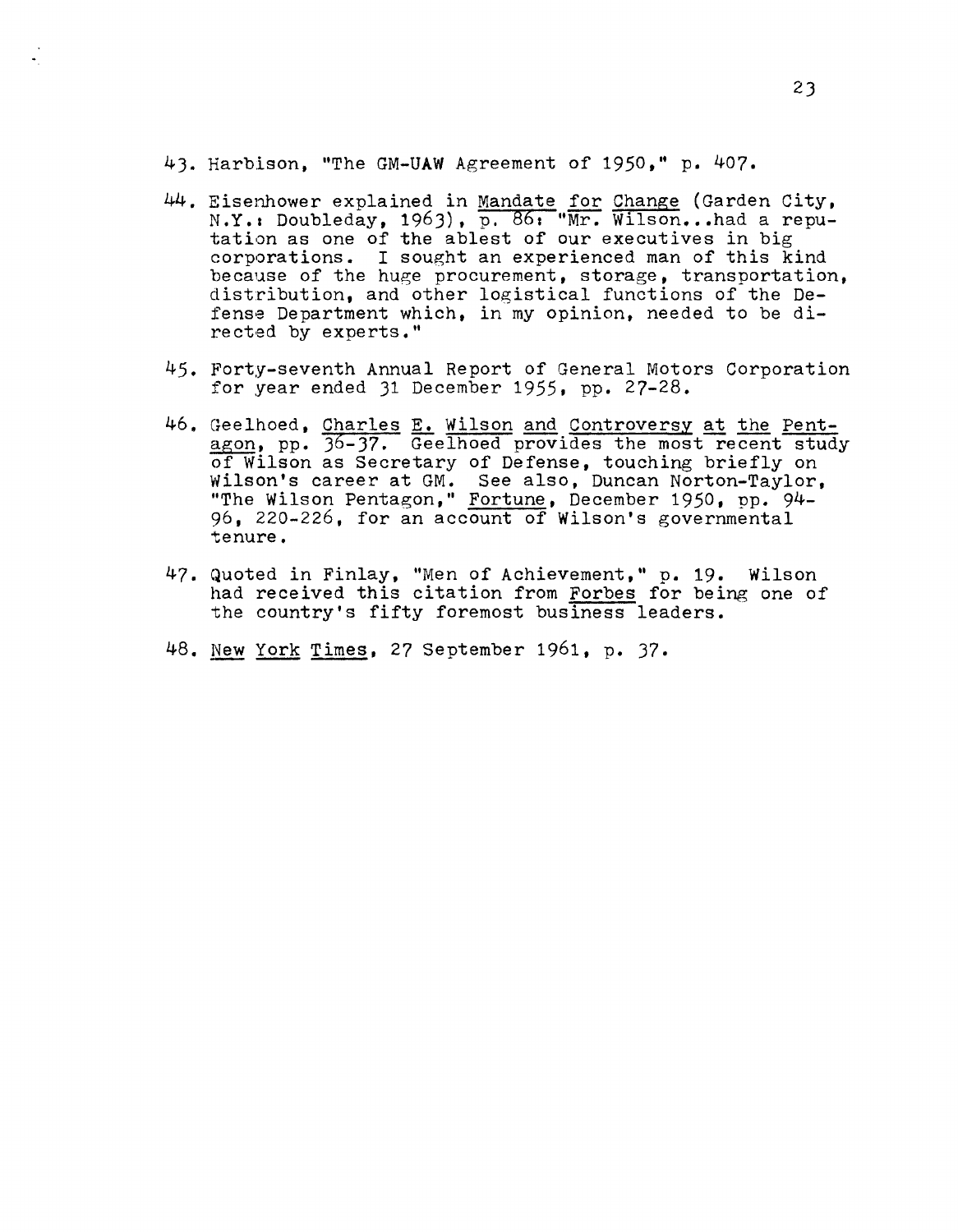## BIBLIOGRAPHY

## Primary Sources

The Charles E. Wilson Archives, located at Anderson College. Anderson, Indiana, hold a collection of 200 manuscrint boxes of correspondence, numerous bound volumes of speeches and press releases, and over twenty news files of clippings and photographs. The range of Wilson memorabilia covers the years 1926-1961, including his tenure as president of General Motors and Secretary of Defense.

## Secondary Sources

- Cormier., Frank and Eaton, William J. Reuther. Englewood Cliffs, N.J.: Prentice-Hall, 1970.
- Donovan, Robert J. Conflict and Crisis: The Presidency of Harry S Truman, 1945-1948. New York: Norton, 1977.
- Drucker, Peter F. Adventures of a Bystander. New York: Harper and Row, 1978, 1979.
- Concept of a Corporation. New York: John Day,  $1946.$
- "Things Are Turning Out Charlie Wilson's Way," Industry Week, 5 February 1979, pp. 59-62.
- The Unseen Revolution: How Pension Fund Socialism Came to America. New York, Harper and Row, 1976.
- Eisenhower, Dwight D. Mandate for Change. New York. Doubleday, 196).
- Finlay, Bob. "Men of Achievement: C.E. Wilson," Forbes, 15 April 1948, pp. 18-19, 26-27.
- Freidel, Frank. America in the Twentieth Century. New York:<br>Alfred Knopf, 1960.